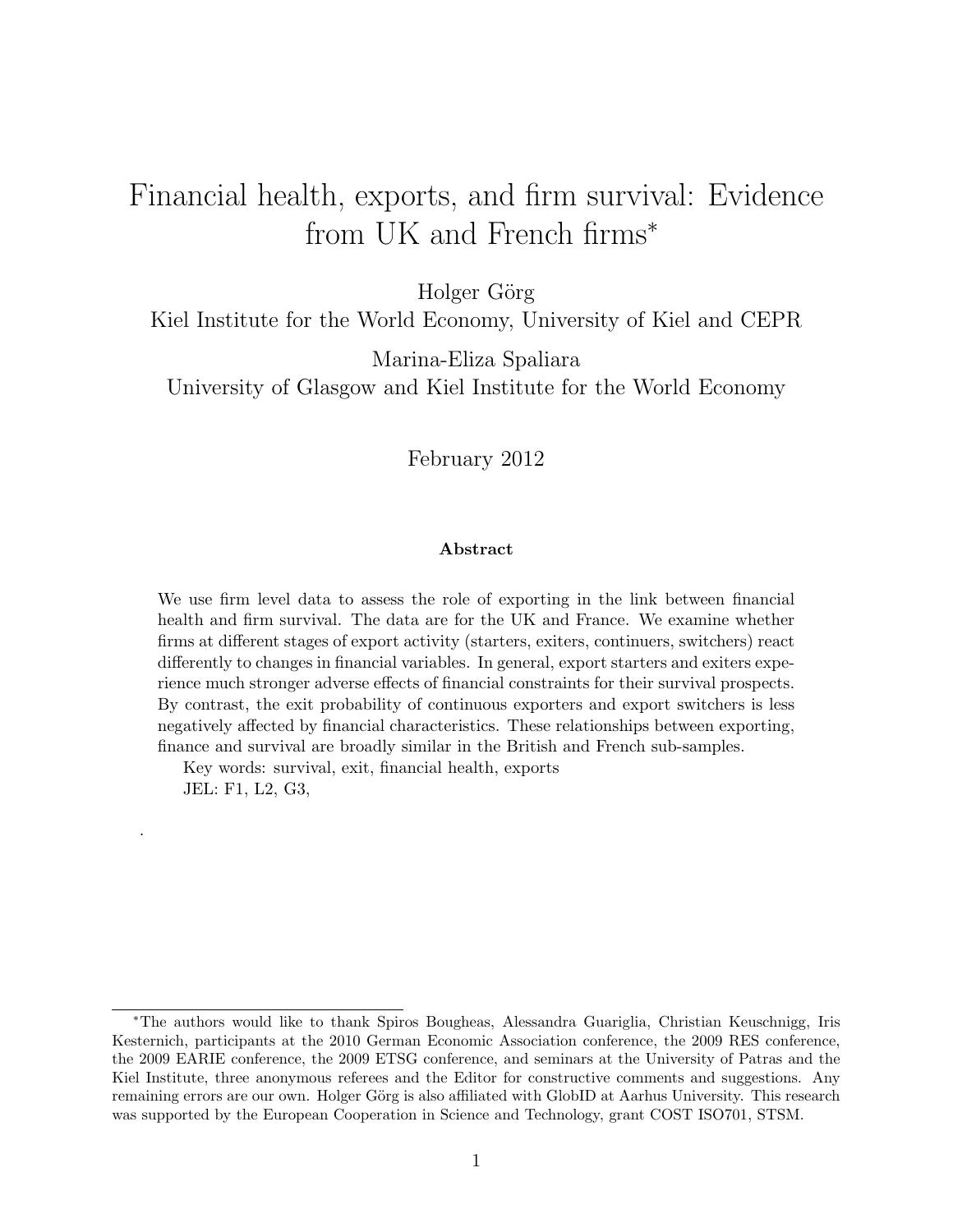# Introduction

It is by now well accepted that there is a link between the financial health of a firm and its export activity. Studies such as Minetti and Zhu (2011), Berman and Hericourt (2010), Forlani (2010) and Muuls (2008) show that firms' export decisions are negatively affected by liquidity constraints, while Greenaway et al. (2007) and Bellone et al. (2010) also look at the impact export activity has on the financial health of the firm.<sup>1</sup> Here, Greenaway et al. (2007) find, based on UK data, that exporting improves firms' financial health while Bellone et al. (2010) do not find any evidence for this in their French firm level data. Bricongne et al. (2011) show that financing constraints during the recent crisis worsened the export position of French constrained firms, however, their overall effect on trade was limited.

Financial health is also an important determinant of firm survival. For example, Zingales (1998) shows convincingly, using data for the US trucking industry that highly leveraged firms are less likely to survive, even when controlling for other observable firm characteristics. Similar evidence has been produced for other industries and countries, see, for example, Bunn and Redwood (2003) for UK manufacturing and services industries and Musso and Schiavo (2008) for French manufacturing firms. Clementi and Hopenhayn (2006) incorporate the link between financial constraints and plant exit in their theoretical model of firm dynamics.

What is less well researched is the role firm heterogeneity, in terms of exporting, may play in the finance-survival nexus. While Greenaway et al. (2008) provide evidence that exporters are more likely to survive than comparable other firms, they do not consider a possible role of access to finance. To our knowledge the only study that does examine the possible relationship between exporting, financial health and firm survival is Bridges and Guariglia (2008). They look at the impact of financial constraints on firm survival,

<sup>&</sup>lt;sup>1</sup>These empirical studies are generally motivated by recent theoretical work in the heterogenous firm tradition. For example, Chaney (2005) shows that being an exporter provides a signal that the firm is wealthy and liquid enough to pay the sunk cost to enter the foreign market. Manova (2008) expands on this by showing how financial constraints matter for countries' export patterns, using a heterogeneous firm type model.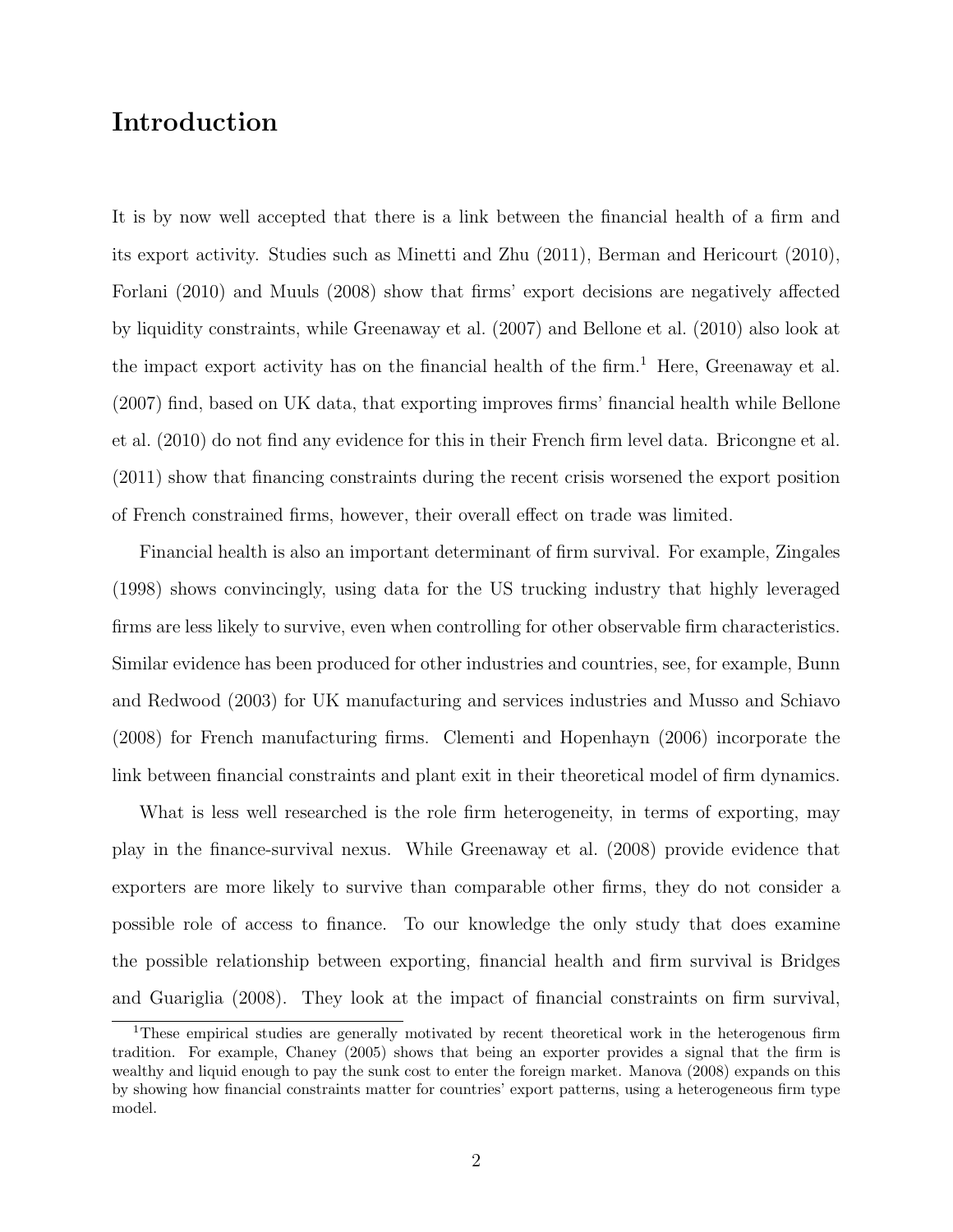distinguishing between exporters and non-exporters.

We contribute to this strand of literature by investigating whether the expected negative impact of financial constraints (lack of access to external finance) on firm survival depends on the export status of a firm. We are not only concerned with exporting per se, but rather dig deeper and distinguish a number of different types of firms. First, there are "continuous nonexporters" which never engage in export markets. This is our baseline comparison group. Second, there are firms that start to export during our sample period, these are termed "export starters". Third, there are those that stop exporting but still operate in domestic markets, we term this group "export exiters". Firms that enter and exit the export market more than once are regarded as a separate group and termed "export switchers". Finally, there are those firms that export continuously, these are "continuous exporters".

Such a distinction may be important, as not all exporters are the same, in particular (from our point of view) with regard to their need of external finance. To fix ideas, consider a model of firm's decisions to export which involve sunk costs of export entry and exit, as in Roberts and Tybout (1997) or Baldwin (1988), which introduces hysterisis in the export decision. Export starters are firms that enter export markets. They have to overcome the sunk costs of exporting, such as setting up distribution networks, customizing products for foreign markets etc. Hence, these are firms that may have to rely heavily on external finance for their operations. Export exiters leave the export markets. One reason for doing so may be a deterioration in their financial position.<sup>2</sup> It is likely that there are sunk costs of exit (costs to close down operations in the foreign market), which may exacerbate any financial constraints that the firm faces in their home operations. Compared to these two types of firms, continuous exporters are firms that are successful on the export markets and that are financially healthy (see Greenaway et al. (2007)). These firms may, hence, have little need for external finance. Export switchers, finally, are firms that are associated with high levels of flexibility and adaptability (Harris and Li (2010)) which also suggests good financial health

 ${}^{2}$ Girma et al. (2003) show that firms that exit from export markets are smaller in terms of employment and output, and less productive than continuous exporters, which is in line with this conjecture.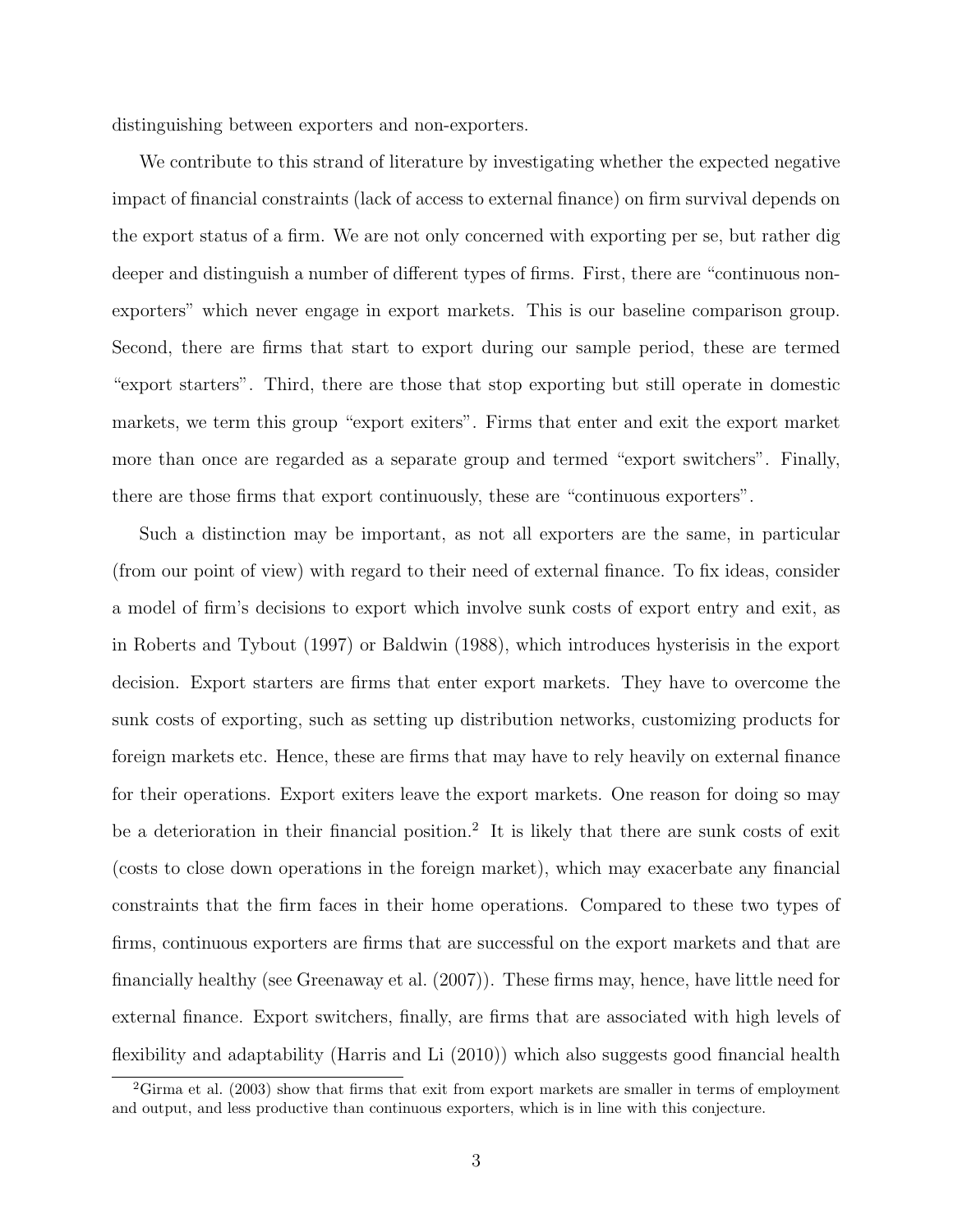and, hence, less susceptibility to financial constraints.

Due to these differences in the need for access to finance, our working hypothesis is that, relative to the comparison group of non-exporting firms, export starters and exiters may be more responsive to financial constraints for survival, while we would expect the opposite for firms that always export or those that switch status frequently. The main goal of our paper is to provide empirical evidence for this.

This is not only of academic interest but also highly relevant for policy, in particular, but not only, in the wake of the recent financial crisis. If access to finance is the sole determinant of survival, then government policy concerned with firm exit needs to target financial markets and institutions. If the export status of firms also matters in this relationship, then government policy needs to think very carefully about any moves towards more protectionism or any export promotion strategies.<sup>3</sup> From an economic policy point of view, understanding firms' survival is important, as exit, survival and growth of firms are important aspects of industry dynamics, forming the competitive landscape in an economy.

We study this issue using firm level panel data for two countries, namely the United Kingdom and France. The use of data for two countries allows us to be more confident about the external validity of our results and avoid drawing conclusions that are very specific to one country. Both countries are among the largest exporters in the EU. While both countries share similarities (in particular being members of the EU), there are also differences. Perhaps the most important one in our context being the difference in financial institutions. It is well documented that the UK has a more "market-based" and France a more "bank-based" approach to company finance (Benito (2005); Bond et al. (2003); Carlin and Mayer (2000) and Rajan and Zingales (2003)).<sup>4</sup> It is therefore important to see whether our results are

<sup>3</sup>For example, if "good" firms self select into exporting, but, as we show in the empirics, export starters may be more prone to financial constraints, increasing their failure probability, then this selection effect may be suboptimal.

<sup>&</sup>lt;sup>4</sup>A discussion of the principal differences between the two structures is given in Rajan and Zingales (2003). Data from the World Development Indicators (November 2008 version) show that the average stock market capitalization, as measured by stock market capitalization over GDP, for the two countries is 1.5 for the UK and 0.8 for France. Also, using our firm level data we find that the ratio of short term debt to total debt as a proxy for bank dependence has a median of 0.98 for France and 0.82 for the UK. This lends support to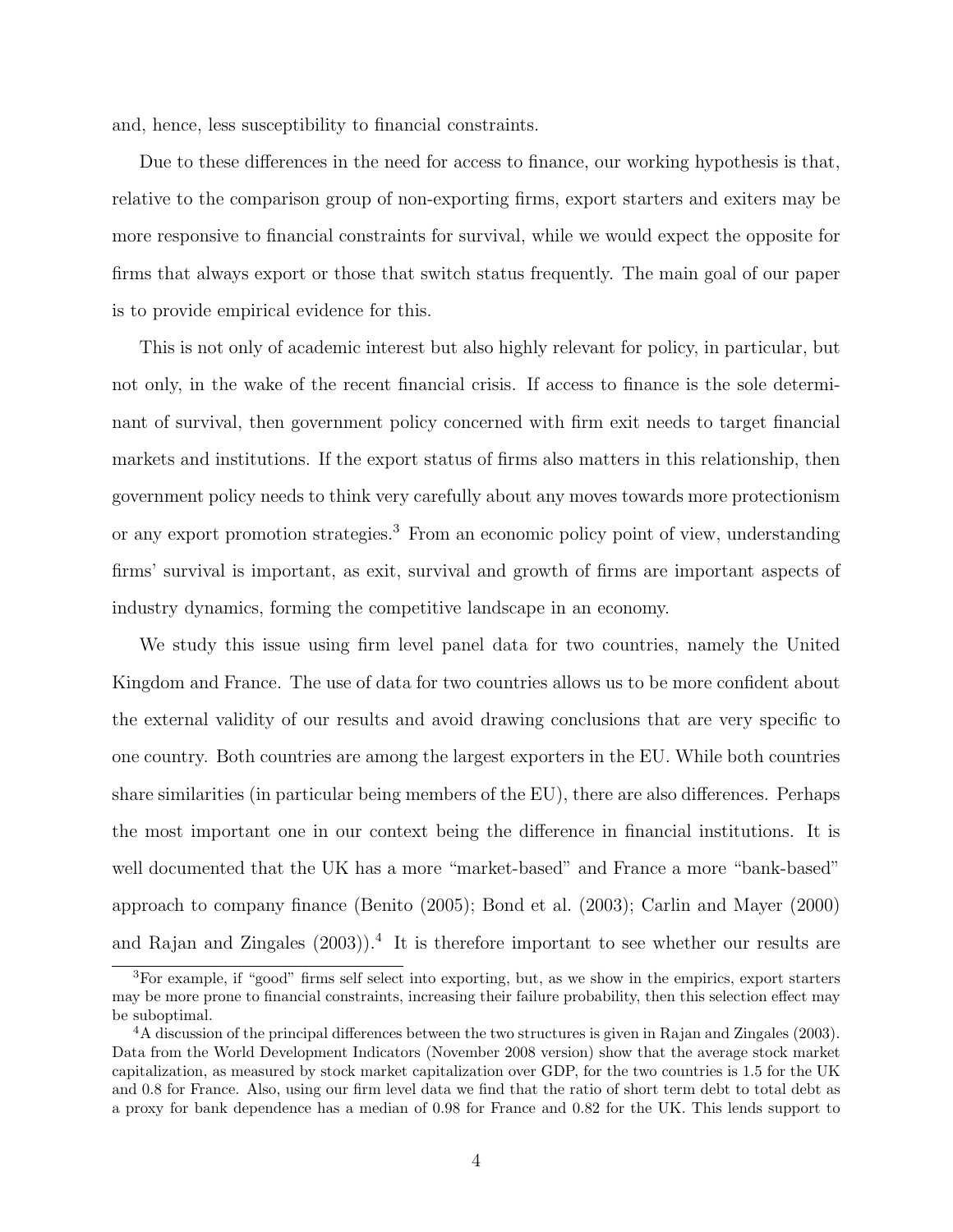robust and observable in both countries, or whether they are specific to one particular country.

Our approach is to model empirically the probability of firm survival conditional on a number of firm characteristics (and controls) using a hazard model. The analysis uses data from Amadeus, a firm-level dataset which is particularly suited to our work, since it provides comparable data for European countries. It provides detailed financial information for the two countries that we use to calculate a number of indicators that proxy for the financial health of firms.<sup>5</sup> We look in detail at the export status of a firm, in particular whether a firm is an export starter, exiter, continuous exporter, switchers or continuous non-exporter. The sample period is 1998 to 2005.

Our empirical results show that the impact of access to finance on firm survival indeed differs depending on a firm's export status. In general, export starters and exiters experience much stronger adverse effects of financial constraints for their survival prospects. By contrast, the hazard of failure of switchers and continuous exporters is less negatively affected by financial variables. This might be due to their good financial health and established reputation in the exporting market. Further, we find that these results are broadly similar for British and French firms, suggesting that the findings are not specific to one particular country with certain institutional characteristics. The results are robust to a number of changes in the econometric specifications.

The rest of the paper is organised as follows. Section I describes the data, introduces the variables to be used in the econometric analysis and provides some descriptive statistics. Section II presents the econometric methodology and section III discusses the estimation results. Section IV reports the robustness checks. Section V concludes the paper.

the idea that financial institutions in the two countries are different.

<sup>&</sup>lt;sup>5</sup>Amadeus is complemented by the Zephyr database which is used to identify firms that are mistakenly coded as "dead" in the former data due to mergers and acquisitions.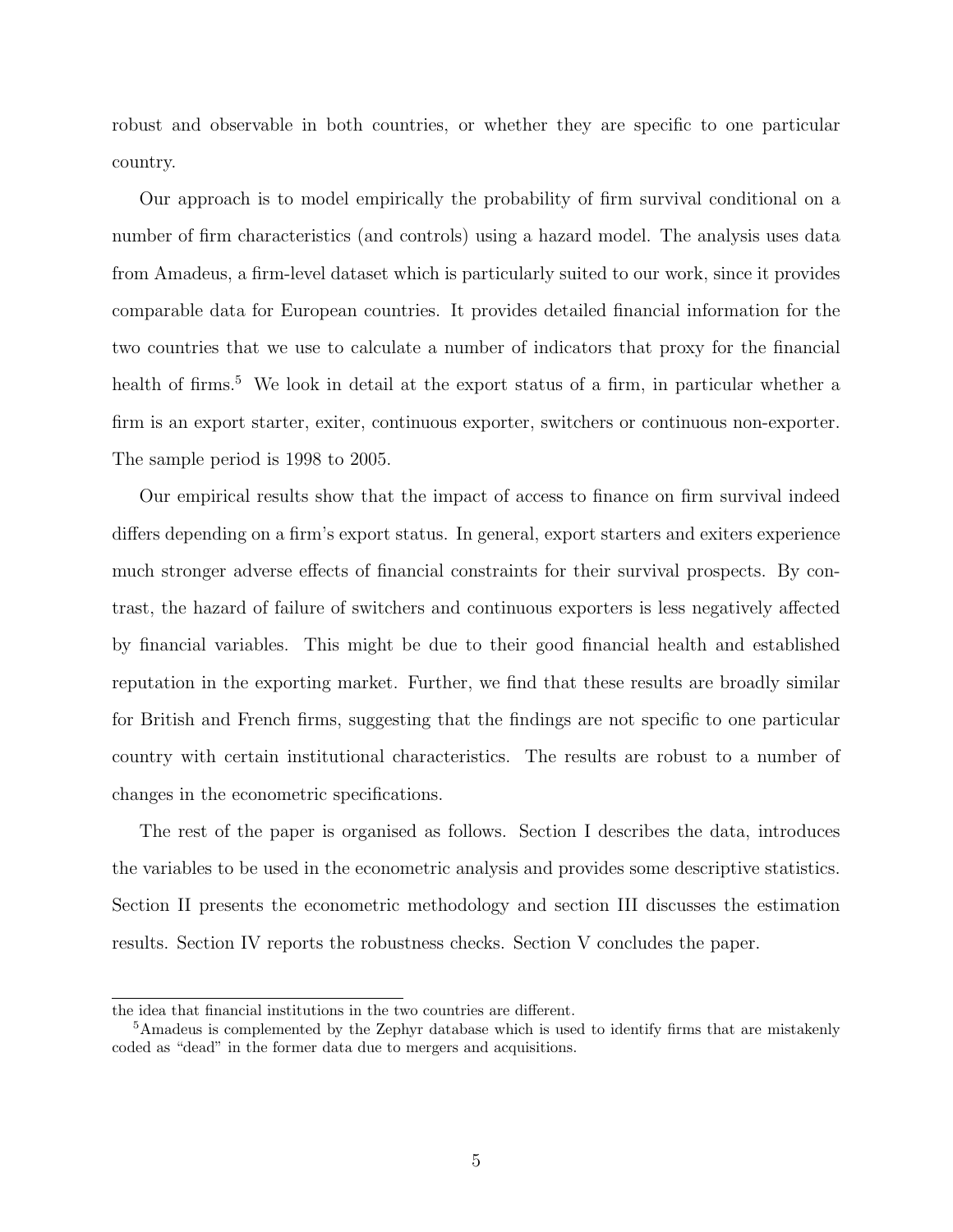# I Data and summary statistics

To investigate the link between firms' financial shape and their survival prospects, we focus on two large European export countries, namely France and the United Kingdom. According to Mayer and Ottaviano (2007), France and the UK are the second and the third biggest European exporters.<sup>6</sup> In our dataset 67% of French firms export whilst 44% of the UK firms are exporters. The figure for France is in line with Bellone et al. (2010) and Mayer and Ottaviano (2007) who show that French exporters are 62% and 65%, respectively. A common characteristic of our dataset (Amadeus) and their French data is that not only small and medium sized firms are included in our sample but also large that are more likely to export.<sup>7</sup> As for our UK sample, the percentage of exporting firms is higher than Mayer and Ottaviano (2007) and lower compared to Greenaway et al. (2007). Both papers employ the Fame data with the former to find that 28% of the UK firms to export their products and the latter 62%.

We use data from company accounts recorded in the Amadeus database and data on mergers and acquisitions from the Zephyr database, both distributed by Bureau Van Dijk.<sup>8</sup> Amadeus is a pan-European financial database that includes firm-level accounting data in standardized financial format for balance sheet items, profit and loss items, and financial ratios.<sup>9</sup> In addition to financial information, Amadeus also assigns companies a four-digit NACE Rev. 1 code which we use to classify firms and construct industry dummy variables. Our sample is limited to firms that operate in the manufacturing industry.<sup>10</sup> The sample

 $10$ Firms are allocated to one of the following nine industrial groups: food, drink and tobacco; textiles,

<sup>6</sup>Germany, the largest exporter in Europe, cannot be investigated due to a lack of exporting data in the Amadeus database.

<sup>&</sup>lt;sup>7</sup>Eaton et al. (2004) show that only 21% of the manufacturing firms export. A possible explanation is that their French data are nearly comprehensive and contain many more small firms who are less likely to export.

<sup>8</sup>To be included in Amadeus companies must satisfy at least one of the following criteria: i) turnover greater than 15 million EUR; ii) number of employees greater than 150; iii) total assets greater than 30 million EUR.

<sup>&</sup>lt;sup>9</sup>In some cases, sales data for UK firms are missing in Amadeus. In these cases, we rely on the Fame database (as used by, e.g., Greenaway et al. (2007)) - also distributed by Bureau Van Dijk - to extract information for our sample.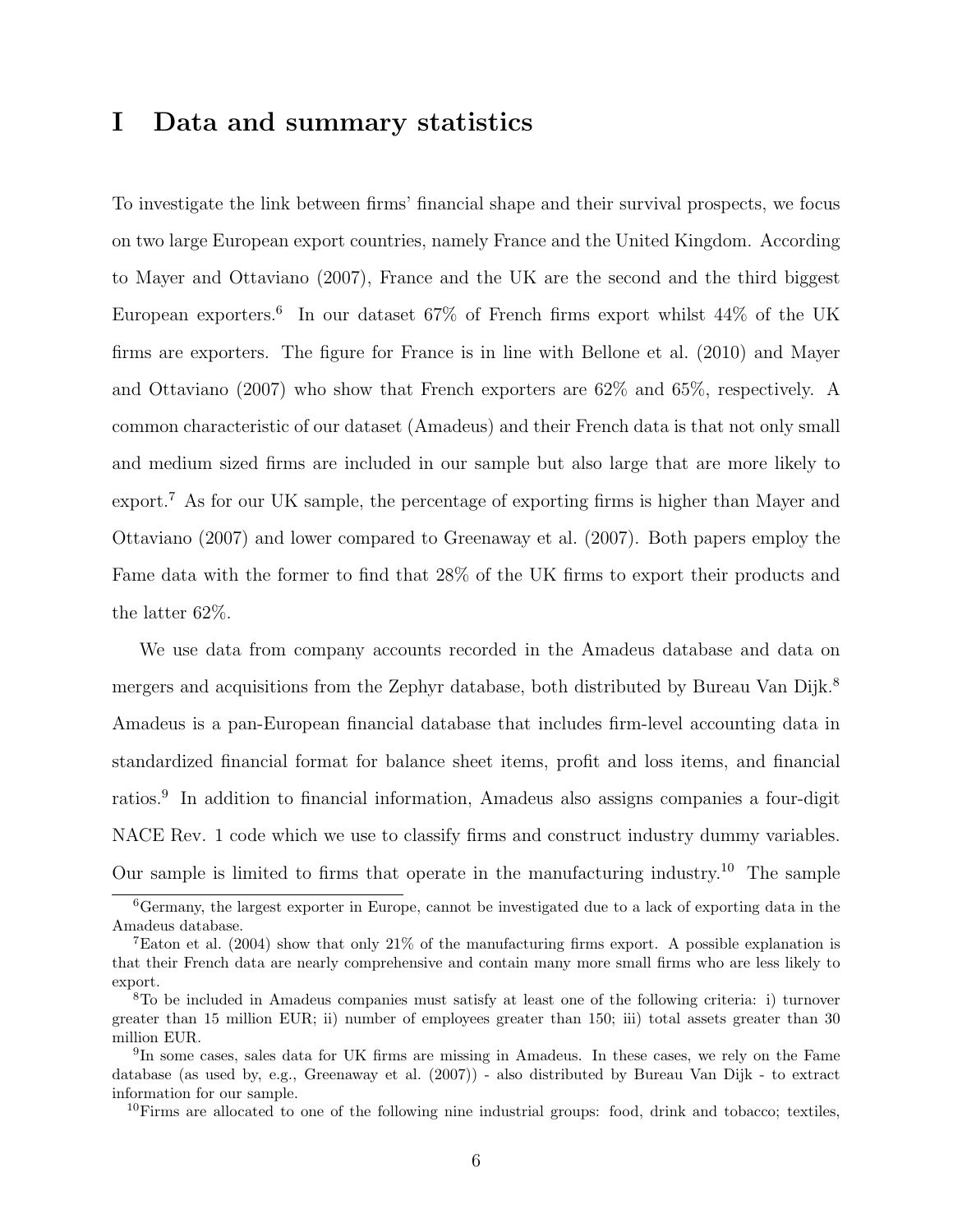period is 1998-2005.

One distinctive characteristic of our dataset is that it provides information on unlisted companies. In particular, our data reveal that 99.9% of firms are not publicly quoted. This feature of the data allows for a wide degree of variation across observations in our sample. Having such detailed financial data on two large EU exporters, the UK and France, is of particular importance for the comparison of their survival prospects given the high degree of heterogeneity across firms in terms of size. Looking at the quartile distribution of various size measures in Table 1, we observe the variation over firms in terms of real sales, real total assets and number of employees. The median UK and French firm has an average of 187 and 151 employees which falls in the small and medium-sized enterprise category of the European Commission.<sup>11</sup> As for the level of assets and turnover, figures reveal that firms are mainly large in size. Finally, it is worth noting that throughout the turnover distribution French firms display higher values than UK firms.

In order to model firm survival we need a reliable indicator of firm death. As in, e.g., Bridges and Guariglia (2008) and Bunn and Redwood (2003), we define a firm as failed (dead) in a given year if its company status is that of receivership, liquidation, or dissolved.<sup>12</sup> One concern with that definition is that it may falsely classify a firm into one of those three categories due to a takeover or merger. In order to avoid this problem we also employ the Zephyr database to identify firms that merged with another firm but that are mistakenly coded as 'dead' in the Amadeus data. This ensures that our indicator variable has been accurately constructed to capture firms that failed and did not exit the sample due to mergers and acquisitions.

We employ a number of firm-specific and financial indicators as covariates in the empir-

clothing, leather and footwear; chemicals and man made fibres; other minerals and mineral products; metal and metal goods; electrical and instrument engineering; motor vehicles and parts, other transport equipment; mechanical engineering; and others (Greenaway et al. (2007)).

<sup>&</sup>lt;sup>11</sup>Enterprises qualify as small and medium-sized (SMEs) if the number of employees are between 50 and 250 and turnover or balance sheet total are between  $\epsilon = 10$  and  $\epsilon = 50$  mill. and  $\epsilon = 43$  mill. respectively.

 $12$ Note that we only define a firm dropping out of the database as exit if the company status also falls into one of those three categories. Otherwise, it is a right censored observation. Also note that, in what follows, we use the terms failure and survival interchangeably.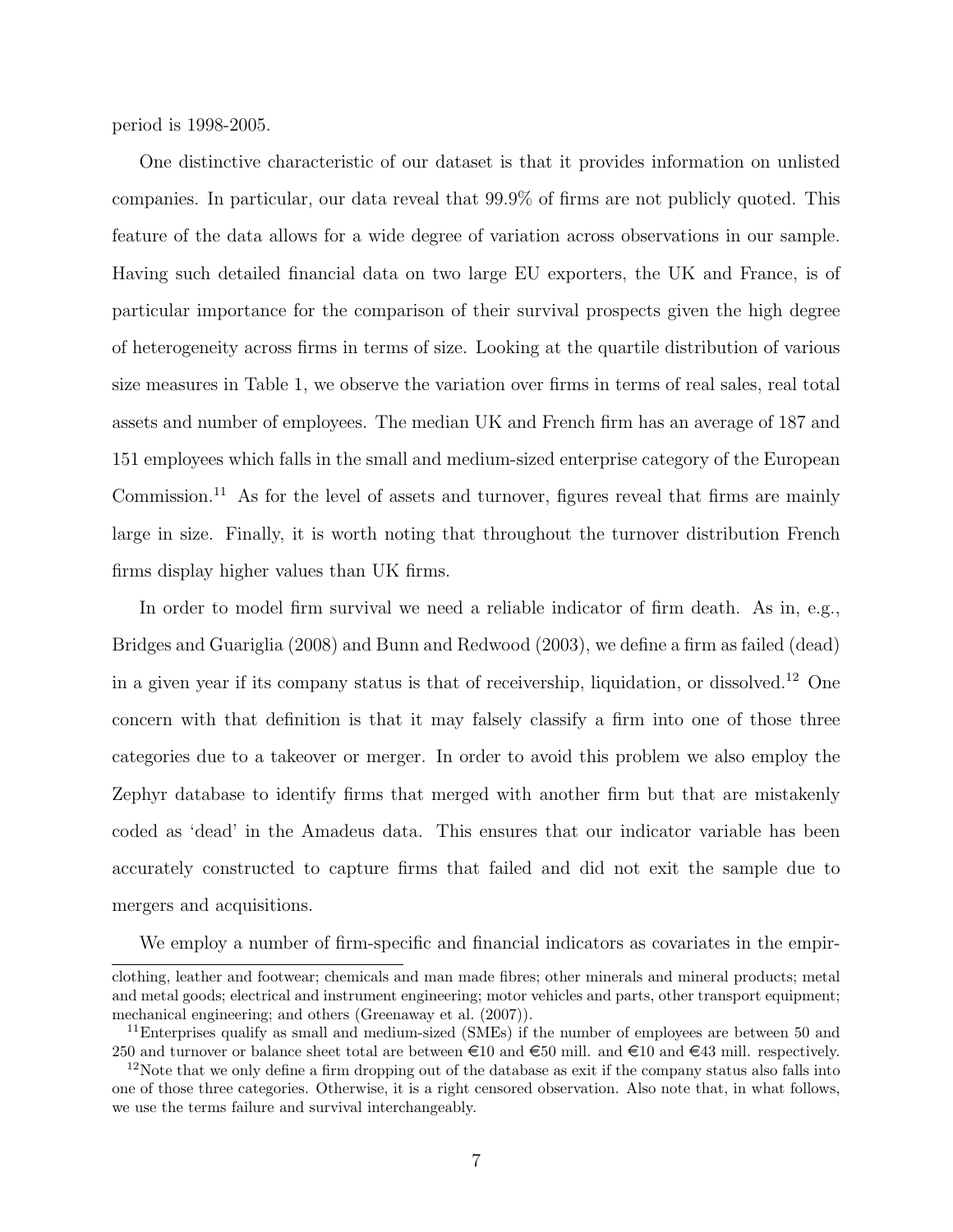ical analysis. The first one is the coverage ratio  $(COVERAGE)$ , or cash flow on interest payments. This measures the extent to which cash flow is sufficient to pay for financial costs and is therefore related to credit worthiness. The coverage ratio has been used in earlier studies (see Gertler and Gilchrist (1994) and Guariglia (1999)) as a measure of the balance sheet strength; the higher the coverage ratio, the stronger the balance sheet. We expect to find a negative impact of coverage on the probability of firm failure.

Our second financial characteristic is leverage  $(LEVERAGE)$  which is measured as the firm's short-term debt to assets ratio. A high leverage ratio is associated with a worse balance sheet situation. This may increase moral hazard and adverse selection problems, and lead to the inability of firms to obtain external finance at a reasonable cost. Farinha and Santos (2006), Bridges and Guariglia (2008) and Zingales (1998) argue that higher leverage results in higher failure probabilities. Should this effect prevail, one would expect a negative relationship between leverage and the probability of survival. Yet, some authors argue that the probability of obtaining external finance increases for firms with high leverage (see Dennis and Mihov (2003)). A high rate of leverage can be seen as an indicator of a good credit standing and high borrowing capacity of firms. Also, Nickell et al. (1997) suggest that high levels of debt or high interest payments act as a disciplining device on managers and therefore improve company performance. One would therefore expect a positive relationship between leverage and the probability of survival. In any case, we expect financial leverage to significantly affect the firm's probability of survival.

In addition to financial indicators, we are interested in examining the impact of exporting activity on the likelihood of survival. There is evidence that exporters are more financially healthy compared to non-exporters and face higher probabilities of survival (Greenaway et al. (2007), Bellone et al. (2010) and Greenaway et al. (2008)). However, the role of heterogeneity among exporters has not been investigated in much detail, and this is what we do in this paper. Hence, we split firms into export starters, exiters, switchers, continuous exporters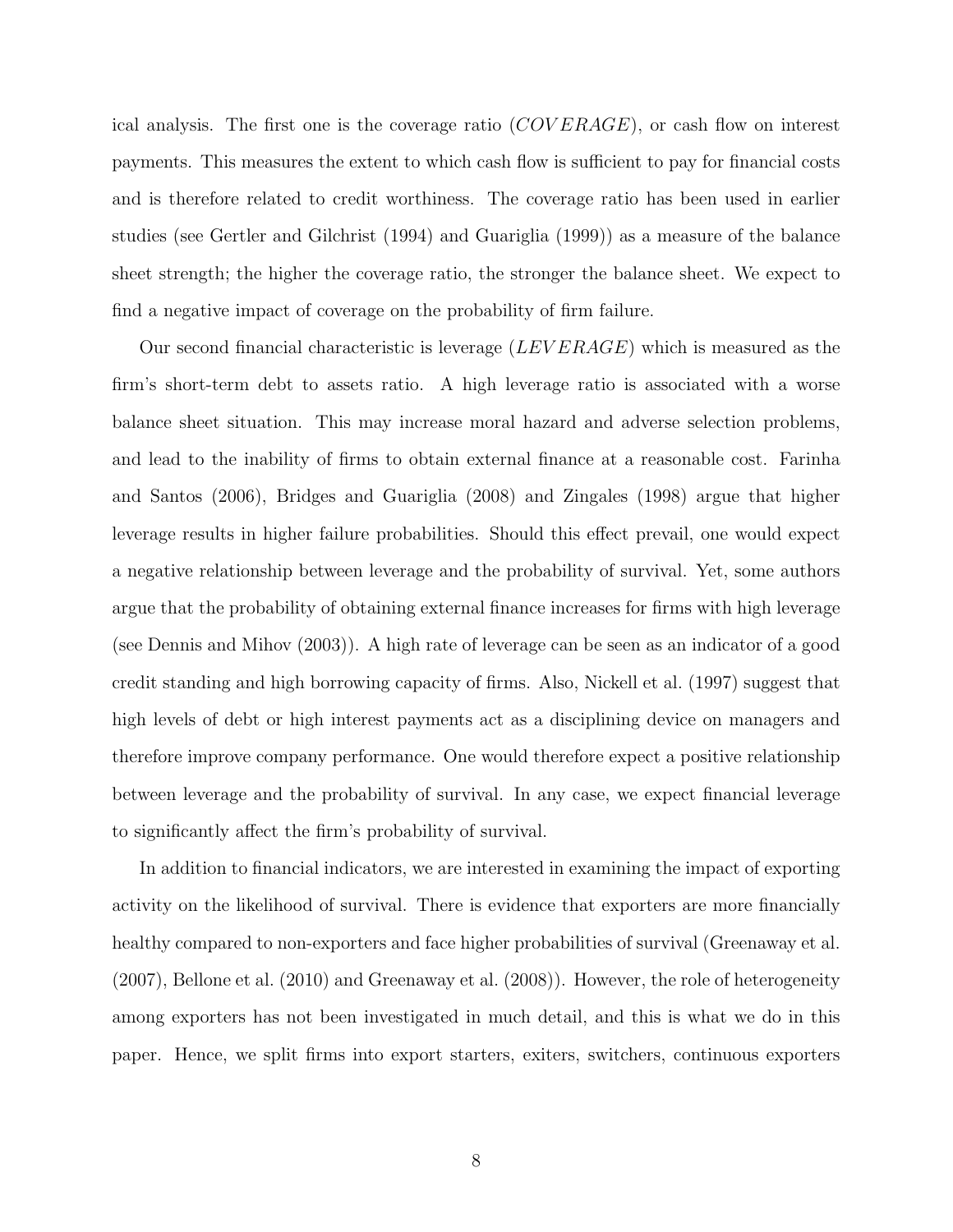and continuous non-exporters.<sup>13</sup>

Specifically, *Export Starters* are those firms that export in t, but not in previous years i.e. t-1 and t-2 etc, Export Exiters are defined as those firms that exported in t-1 and t-2 but not in t. The *continuous Exporters* are defined as those firms that export throughout the sample. The Switcher Exporters are firms that enter and exit the export market several times. The continuous non − exporters are those firms that never export in our data. We would expect that continuous exporters have the lowest probabilities of exiting, as these are the most financially healthy group of firms (Greenaway et al. (2007)). All other things equal, export starters should also have low exit probabilities, as these are also healthy firms that were able to overcome the sunk costs of exporting. Switchers are more flexible firms which are capable of changing their export status frequently. Therefore, their likelihood of failure should also be low. Export exiters and non-exporters may be the firms with the highest failure probabilities.

As suggested by e.g., Audretsch and Mahmood (1995), Mata and Portugal (1994) and Dunne et al.  $(1988)$ , we also control in the empirical model for firm size and age.  $SIZE$ is the firm's real sales at time  $t^{14}$ . We also include  $SIZE^2$  to allow for non-linearities in the size-survival relationship. Furthermore, we include a variable defined as the current age  $(AGE)$  of firm i at time t and its square  $(AGE^2)$ .

Numerous studies have recognized that productivity is one of the most important determinants of firm survival (see Hopenhayn (1992) among others). We construct labour productivity as sales per employee.<sup>15</sup> We anticipate more productive firms to be more likely to survive. Table 2 presents the empirical predictions of the effects of our covariates on firms failure.

In order to clean our data we apply selection criteria that are common in the literature,

<sup>13</sup>Amadeus data do not provide information on exports at the product level or export destinations.

<sup>&</sup>lt;sup>14</sup>To check the robustness of our results we use two alternative measures of size such as real total assets and the number of employees. Our results remain largely unaffected.

<sup>&</sup>lt;sup>15</sup>We were not able to estimate the total factor productivity using the methodology suggested by Levinsohn and Petrin (2003) due to missing data for the French sample.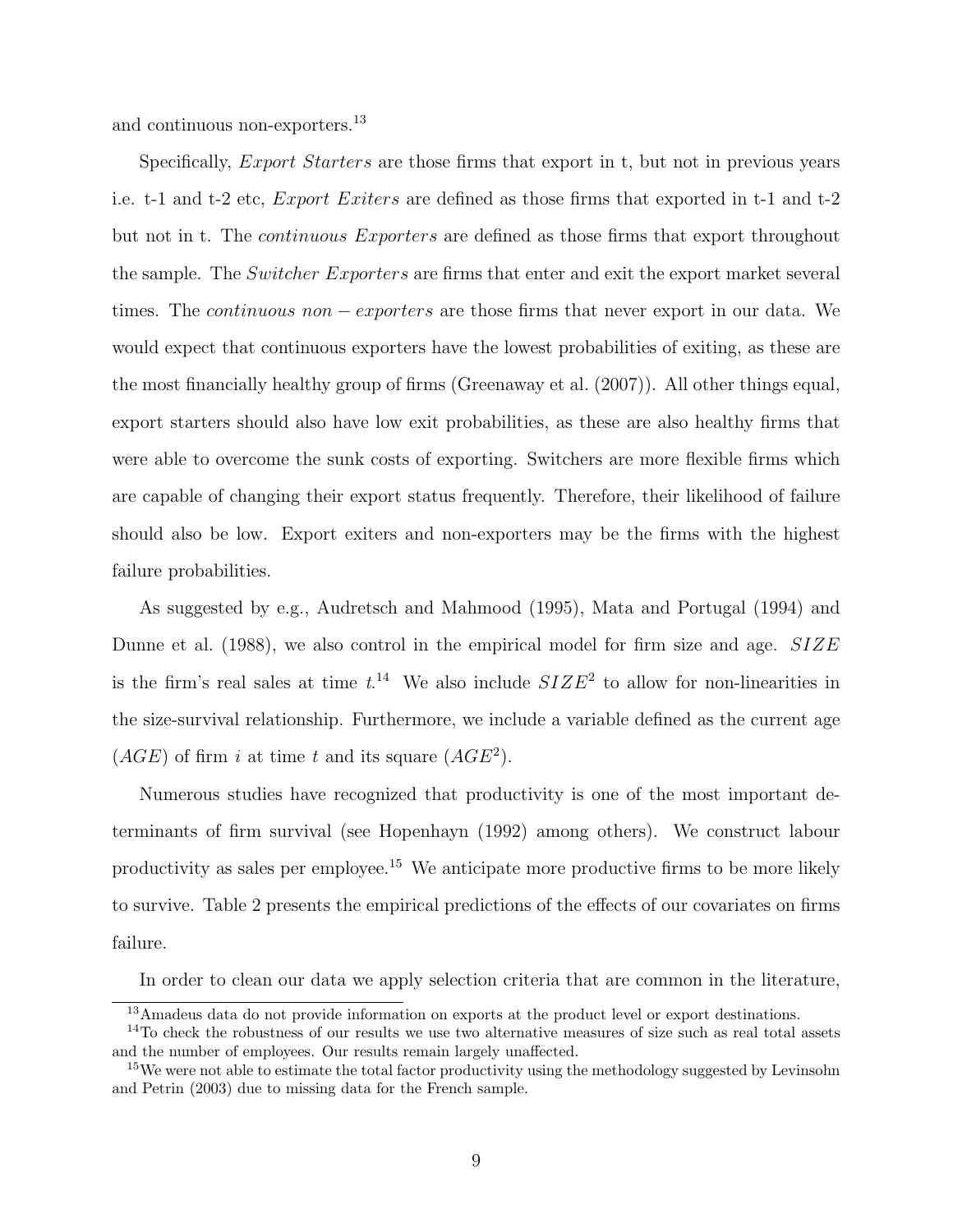and exclude companies that did not have complete records on our explanatory variables, and firm-years with negative sales. To control for the potential influence of outliers, we excluded observations in the 0.5 percent from the upper and the lower tails of the distribution of the regression variables. These cut-offs are aimed at eliminating extraordinary firm shocks, or coding errors. Next, we delete from our sample firms that report only consolidated accounts, to avoid double-counting firms and subsidiaries or operations abroad. For most firms in Amadeus, unconsolidated statements are reported and consolidated accounts are provided when available. Our final panel has an unbalanced structure with a total of 26,320 annual observations (firm-years) on 3,566 UK firms and 33,996 observations on 4,826 French firms.

Tables 3 and 4 present descriptive statistics for the UK and French data respectively. Means and standard deviations of the main variables of interest are reported for the entire sample (column 1), for surviving firms and failed firms (columns 2 and 3). Further, the p-values of a test for the equality of means of surviving and failed firms are presented in column 4. For the UK sample, 379 out of 26,320 firm-years were recorded as failed whereas for the French sub-sample 1,435 out of 33,996. We observe that the percentage of firm failure is higher for French firms  $(4.2\%)$  compared to their UK counterparts  $(1.4\%)$ .<sup>16</sup>

Looking at the size measures (employment and sales), we observe that overall there appear to be statistically significant differences between surviving and failed firms. We observe that surviving firms are in general older and more productive. Regarding the financial variables, surviving firms are less indebted (leverage) and more creditworthy (coverage). Mean differences are statistically significant in all cases but one (coverage for the UK sample).<sup>17</sup> In most cases these differences between surviving and failed firm-years are similar for both countries. In terms of exporting we find that there is a higher share of continuous exporters and export starters among surviving firms, although the difference for export starters is not

<sup>&</sup>lt;sup>16</sup>While these numbers may appear to be low, they are in line with previously reported UK evidence (see Bridges and Guariglia (2008); Bunn and Redwood (2003) and Lennox (1999)).

<sup>&</sup>lt;sup>17</sup>Due to the sizeable differences in the standard deviations of financial indicators between the two samples, we standardize the variables across the samples to get the same variances. Therefore, all econometric estimations are based on standardized variables.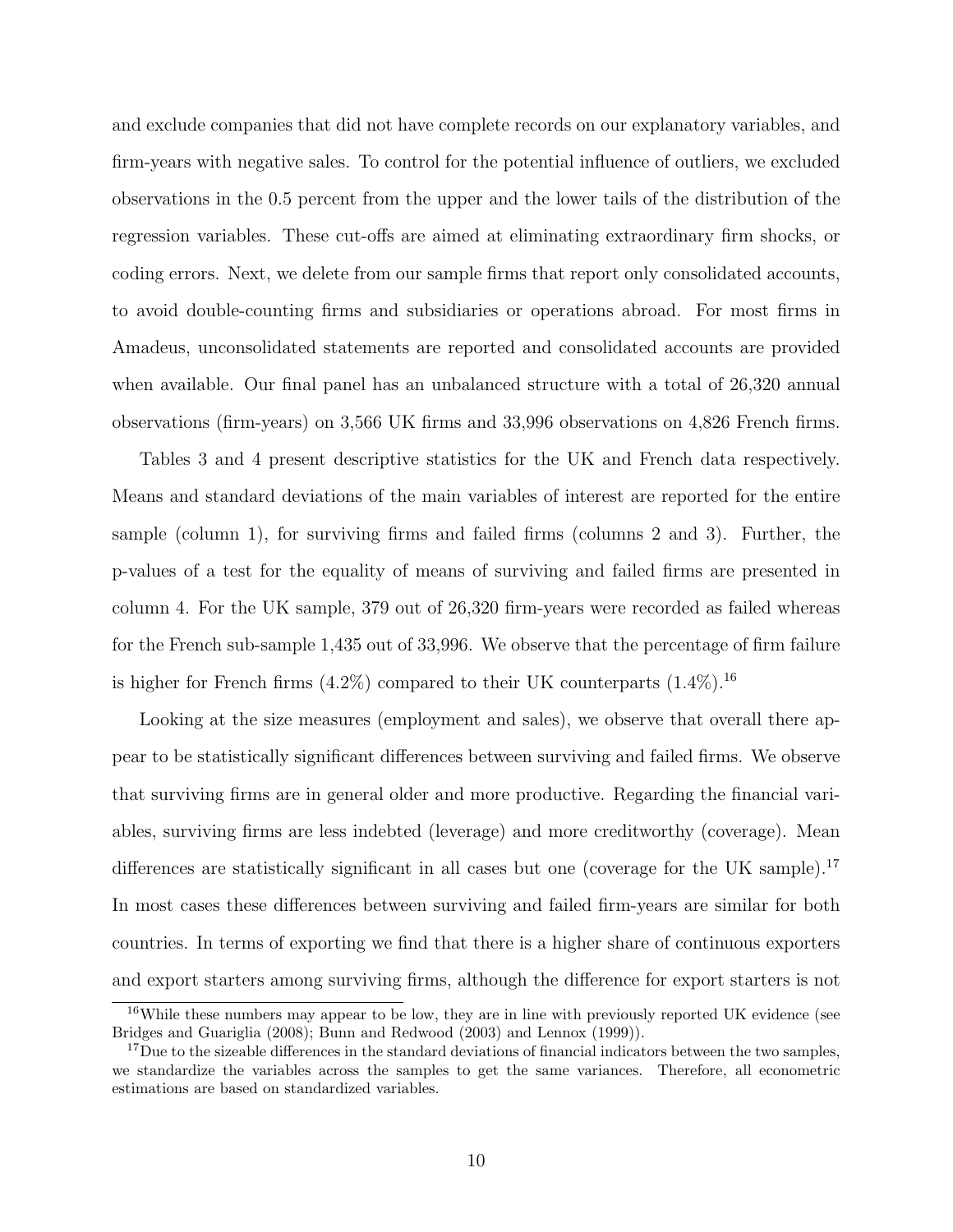statistically significant in the UK sample.

Table 5 takes a different angle on descriptive statistics and shows how the mean values of our financial variables and the failure dummy differ within exporting groups. Starting with the rate of failure, it is apparent that exiters and non-exporters are more likely to fail followed by starters and switchers. Continuers face the lowest rate of failure compared to other groups. Looking at the p-values from tests of equality of means shows that the differences between continuers and starters or exiters, respectively, are statistically significant. Looking at the leverage variable, starters, switchers and exiters are more likely to be indebted than non-exporters and continuers. Comparing the first three columns we note that firms which continuously export have lower debt than starters and exiters and this difference is statistically significant. As for coverage, continuers appear to be more creditworthy, however, the differences between the first three groups are statistically significant for the French firms only.

Three points can be highlighted from these preliminary statistics. First, a firm's financial health appears to be correlated with the survival probability. Second, being engaged in exporting activity is significantly associated with better survival prospects. Third, the financial health of firms and the exporting status are interrelated. Based on our data, there appears to be a distinction between the financial position of continuers and other groups. In the following sections we provide formal econometric evidence to account for the confounding effects of financial and other factors that may influence the incidence of firm survival.

# II Econometric Methodology

To evaluate the differential effects of financial status and exporting activity on the likelihood of survival we use a complementary log-log model (cloglog), a discrete time version of the Cox proportional hazard model.<sup>18</sup>

<sup>&</sup>lt;sup>18</sup>To capture the particular nature of the dataset, given that it is collected on a yearly basis, the cloglog model is more appropriate than the standard Cox model. See Jenkins (2005) for an excellent overview of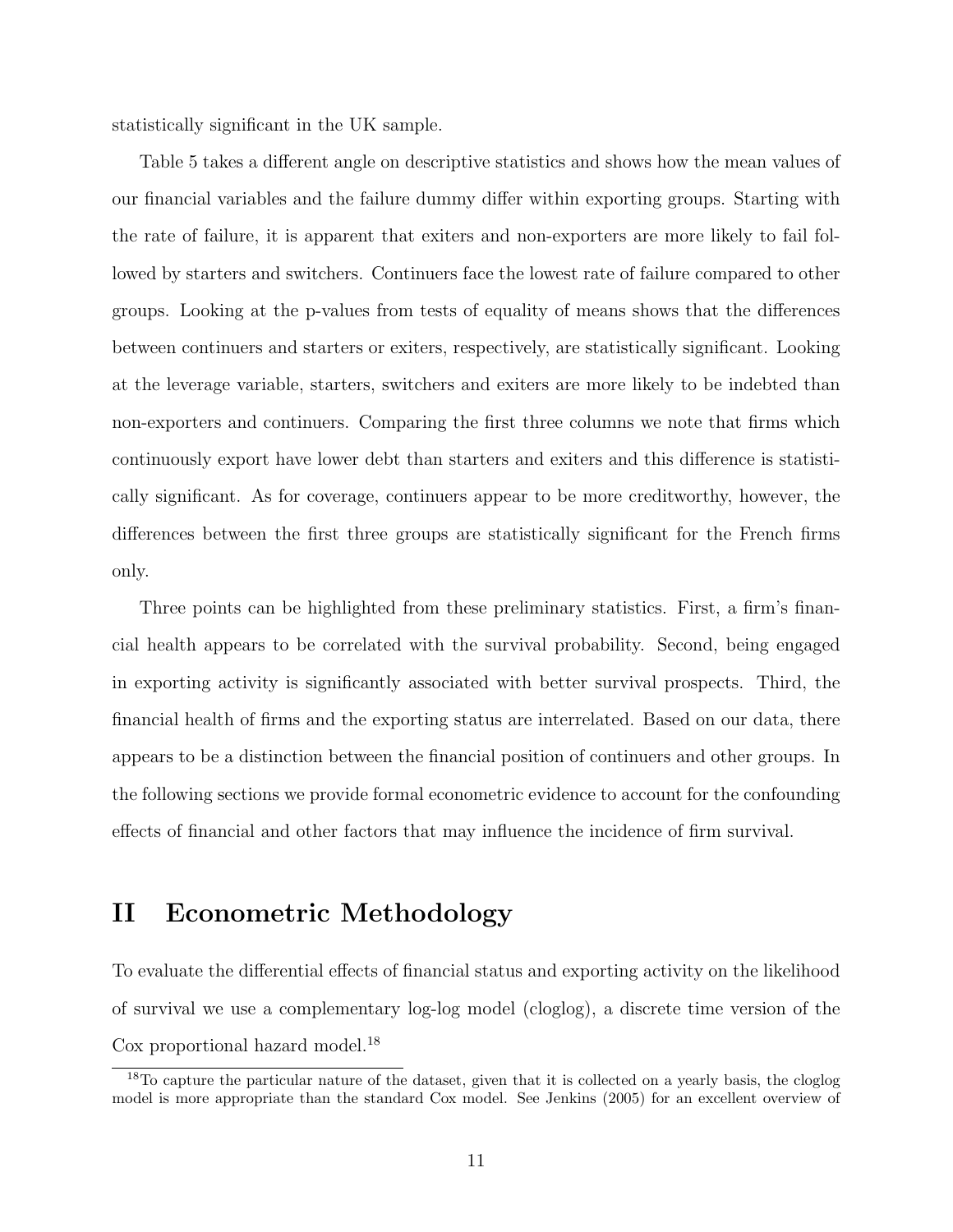The assumption of the proportional hazard model is that the hazard ratio depends only on time at risk,  $\theta_0(t)$  (the so-called baseline hazard) and on explanatory variables affecting the hazard independently of time,  $exp(\beta' K)$ . The hazard ratio is then given by:

$$
\theta(t, K) = \theta_0(t) exp(\beta' K)
$$
\n(II.1)

The discrete-time hazard function,  $h(j, K)$ , shows the interval hazard for the period between the beginning and the end of the  $j^{th}$  year after the first appearance of the firm. This hazard rate, which is the rate at which firms fail at time t given that they have survived in  $t-1$ , takes the following form:

$$
h(j, K) = 1 - exp[-exp(\beta' K + \gamma_j)]
$$
\n(II.2)

where we are particularly interested in identifying the  $\beta$  parameters, which show the effect of the explanatory variables incorporated in vector  $K$  on the hazard rate.<sup>19</sup>

We set out a benchmark model to estimate how firms' survival prospects are affected by their financial conditions and the different facets of exporting activity using the set of exporting status dummies:

$$
h(j, X) = 1 - exp[-exp(\beta_0 + \beta_1 X + \beta_2 Y + \beta_3 Z + \gamma_j)]
$$
 (II.3)

where X is a vector of exporting dummies which consists of *starters, continuers, exiters* and switchers. The reference category is the group of firms that never export. The direct effect of exporting groups is judged from the sign and significance of the coefficient  $\beta_1$ . Y, denotes the vector of financial variables *leverage* and *coverage*. Both variables capture different aspects of the financial health of a firm. This is also confirmed by the low correlation

complementary log-log and proportional hazard models.

<sup>&</sup>lt;sup>19</sup>gamma<sub>j</sub> is the log of the difference between the integrated basline hazard evaluated at the end and the beginning of the interval. It, thus, captures duration dependence. We do not impose any restrictions on these parameters, rather we estimate a full set of  $gamma_i$  time dummies.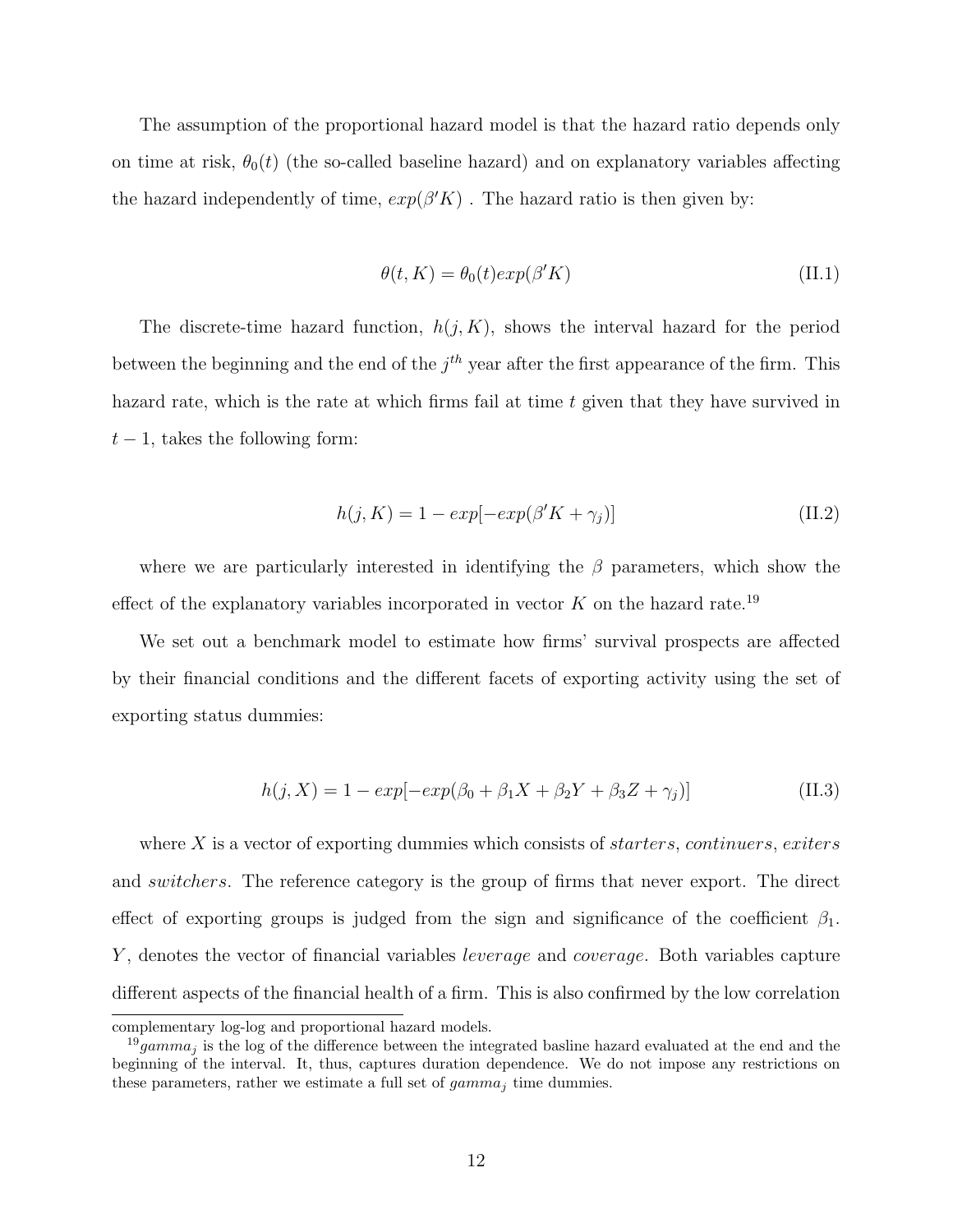values between the pair (-0.077 and -0.121 for the UK and French sample respectively). The sign and significance of  $\beta_2$  shows the importance of financial health on firms' survival. Finally, vector Z incorporates firm level controls  $size$ ,  $size^2$ , age, age<sup>2</sup> and *labour productivity*. In addition, our model includes a full set of time, industry and interactions between time and industry dummies. The latter controls for industry-specific shifts across the time period.

The main aim of the paper is to assess whether the response to financial characteristics varies with the exporting status of firms. To test this hypothesis we modify equation II.3 to contain interaction terms between variables proxying for different aspects of exporting activity and financial indicators. Therefore, we interact vector  $X$  with vector  $Y$ . This yields the following empirical model which will be the main focus of the paper:

$$
h(j, X) = 1 - exp[-exp(\beta_0 + \beta_1 X + \beta_2 X * Y + \beta_3 Y + \beta_4 Z + \gamma_j)]
$$
 (II.4)

The sign and significance of the interacted terms reveal whether the impact of access to finance on firm survival differs for starters, exiters, switchers and continuous exporters. Note that all regressors are lagged by one period  $(t-1)$  in order to reduce endogeneity concerns.

## III Econometric Results

## Firm Survival and Exporting Activity

In order to provide a benchmark we begin the econometric analysis by estimating equation (II.3) separately for the UK and French samples. The results are presented in Table 6. The predicted probability of exit, evaluated at the mean of the independent variables, is 1.46% and 3.98% for the UK and France, which are close to the actual exit rates reported in the summary statistics. The first two columns of the Table present the direct effect of the financial variables without considering export, and columns 3 and 4 report the impact of exporting and financial health. In all cases, leverage is found to exert a positive effect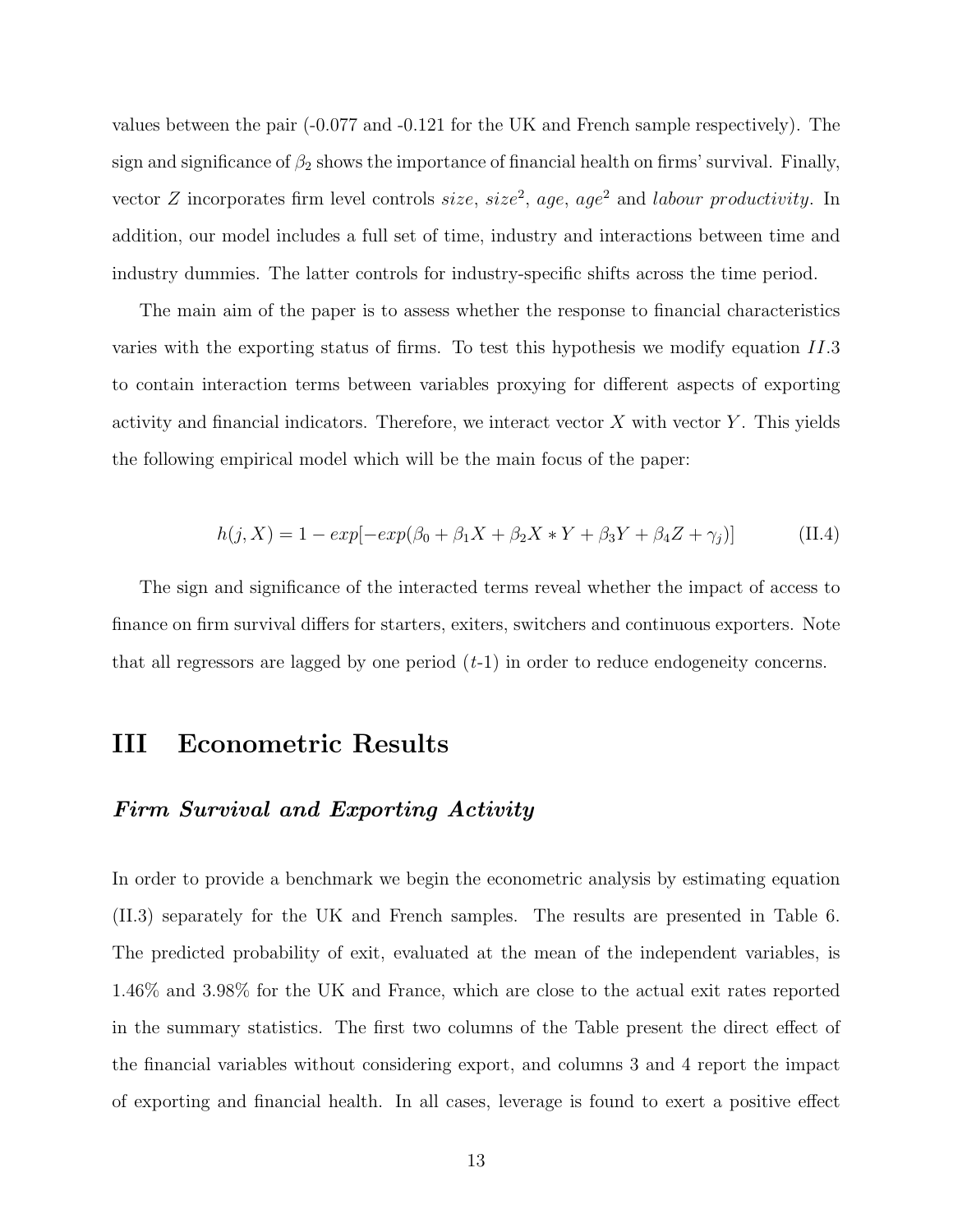on the hazard of failure. This result is in line with previous evidence that high levels of debt would increase moral hazard and asymmetric information problems, and would lead to a higher probability of failure (see Farinha and Santos (2006), Bridges and Guariglia (2008) and Zingales (1998)). The coefficients on coverage are negative. This result gives support to the idea that firms that are able to repay debts by using their cash flow, are more creditworthy (see Gertler and Gilchrist (1994) and Guariglia (1999)) and, hence, are expected to achieve higher survival probabilities (or lower exit probabilities).

Considering the impact of exporting status on survival we observe that starters, switchers and continuous exporters attract negative and highly significant coefficients. In other words, being in one of those three groups of firms is associated with significantly lower exit probabilities. Export exiters, however, are more likely to exit than the reference group of non-exporters. This is the case for both countries. These findings are in line with expectations: Export starters and continuous exporters are highly efficient firms that operate in international markets. Export switchers are firms that are capable of switching their export status easily and, therefore, are associated with higher levels of flexibility and adaptability (Harris and Li (2010)). By contrast, firms that exit the export market have many of the characteristic of firms that exit the industry completely, and export market exit is likely to reduce firm productivity (Girma et al.  $(2003)$ ).<sup>20</sup>

In order to illustrate the economic significance of the point estimates we use the example of export starters. The coefficients suggest that the probability of failure is decreasing by 68% for UK firms and by 57% for French firms, ceteris paribus, following a switch from continuous non-exporters (the base category) to export starters. This is equivalent to a reduction in the predicted exit probability by around 1 percentage point in the UK and 2.27 percentage points in France.<sup>21</sup>,<sup>22</sup>

<sup>&</sup>lt;sup>20</sup>Tests for the equality of the coefficients on the exporting dummies across the two samples are presented at the foot of the Table. We find that the differences between the coefficients are statistically significant with the only exception being the coefficient on export starters.

<sup>&</sup>lt;sup>21</sup>This is calculated at the mean exit probability of  $1.46\%$ , using the exponentiated coefficient: 1-exp(- $(1.139) = 0.68$ ,  $(0.68*1.46) = 1\%$ 

<sup>&</sup>lt;sup>22</sup>The coefficients on exiters and switchers are very high for the UK sample. This may be caused by the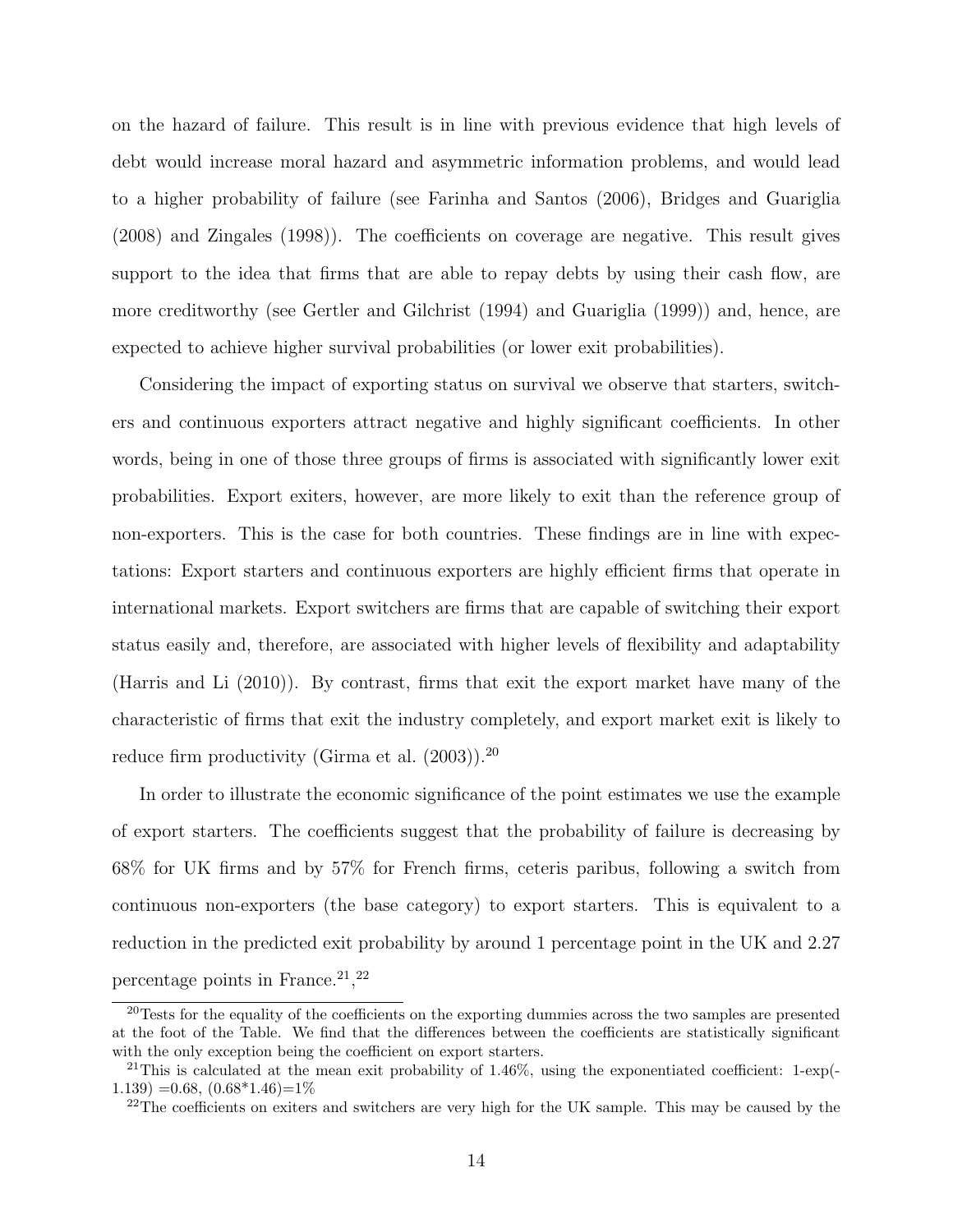Our results confirm the importance of distinguishing between different exporting groups in order to evaluate their survival prospects. Exporters might be productive and efficient firms compared to non-exporters however, our finding show variations in the probability of survival of different exporting statuses with exiters to be more likely to fail. Moving to the impact of leverage and coverage, we find that these remain statistically significant in both samples.

## The interaction between exporting and finance

In this section we set out to investigate the main concern of this paper, namely, whether firms with different exporting status exhibit different effects of financial variables on their survival probabilities. A priori, we would expect changes in firms' financial conditions to make export starters more vulnerable, as they have to incur additional payments to cover the sunk entry costs. A similar outcome is expected for firms exiting the export market, as these may be expected to be in poor financial health and additionally face costs of exit. As for continuous exporters, these are generally firms that are financially healthy and, hence, their prolonged participation in the foreign market may be expected to shield them from unexpected financial changes. Finally, switchers are firms that enter and exit the market several times and therefore the entry and exit cost might not affect their decisions to operate abroad. If they are financially sound firms we would expect changes in their financial position to have a less important impact on their survival chances.

In order to look at these issues we estimate variants of equation (II.4) where we interact our financial variables with the export status dummies (starters, continuous, exiters, switchers). The interaction gauges the change in the response to financial variables for each export group relative to the reference category, continuous non-exporters. The empirical results for both countries are reported in Table 7 and a test for equality of coefficients in Table 8. In

small number of observations for both groups. Hence, we need to be careful in interpreting the magnitude of the results for these two groups.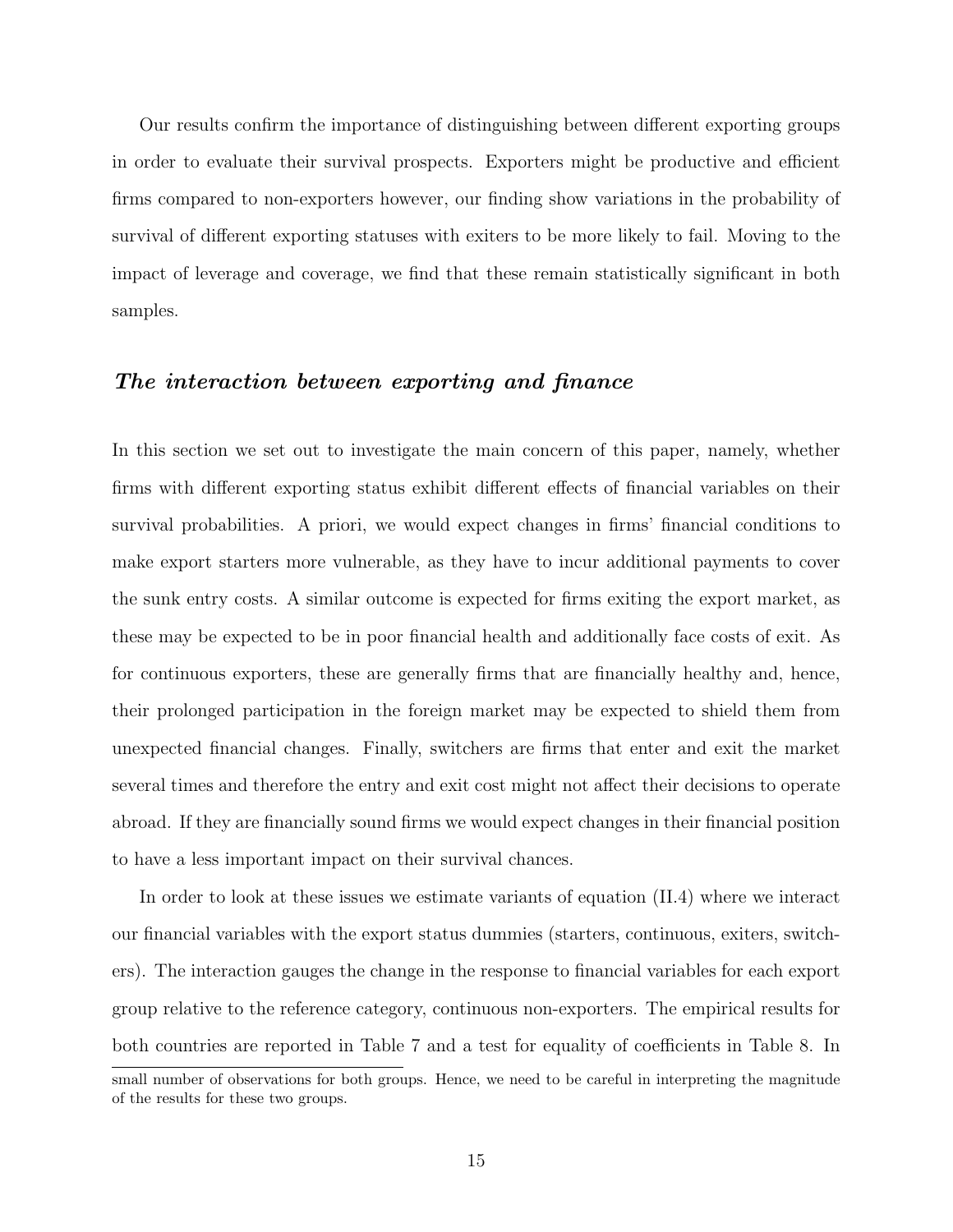columns 1 to 4 we estimate equation (II.4) including our financial indicators, leverage and coverage in succession, and in columns 5 to 6 we include them jointly.

We start with Table 7 columns 1 and 2. Note, firstly, that we obtain similar coefficients as in Table 6 for our control variables and export dummies. Also, the magnitude and statistical significance of the interaction terms are similar across both samples. The tests for equality of coefficients in Table 8 suggest significant differences only for the interaction of leverage with continuous exporters; this effect is stronger in the UK sample.

In terms of financial variables, the positive and statistically significant coefficients on the interaction of leverage with the starters dummy indicate that export starters are more responsive to increases in debt in terms of their probability to exit. In other words, compared to non-exporters, changes in debt have stronger negative effects on the survival probabilities of starters exporters. This is in line with the idea that sunk start-up costs have increased the debt obligations of export starters so a further rise in their debt level strongly deteriorates their survival prospects. Results are similar for exiting firms. They are likely to be in a bad financial shape therefore it might be difficult to extend their debt while existing debt will become burdensome due to liquidity problems. This corroborates preliminary statistics discussed in Section I, Table 5. By contrast, the coefficients on leverage for continuous exporters are negative and statistically significant. This implies that continuous exporters are less negatively affected by leverage. This is not surprising given previous evidence that continuous exporters have a better financial status compared to other firms (Greenaway et al. (2007)). We find similar results for export switchers, as expected.

Moving to columns 3 and 4, it appears that there is no statistically significant difference in the link between coverage and survival for continuous non-exporters (base category) and export starters, exiters or switchers. For all cases, increases in coverage are associated with lower exit probabilities. This suggests that coverage, as a measure of creditworthiness, improves a firms' survival probabilities, irrespective of the export status. The only exception is the group of continuous exporters, where we find a negative and statistically significant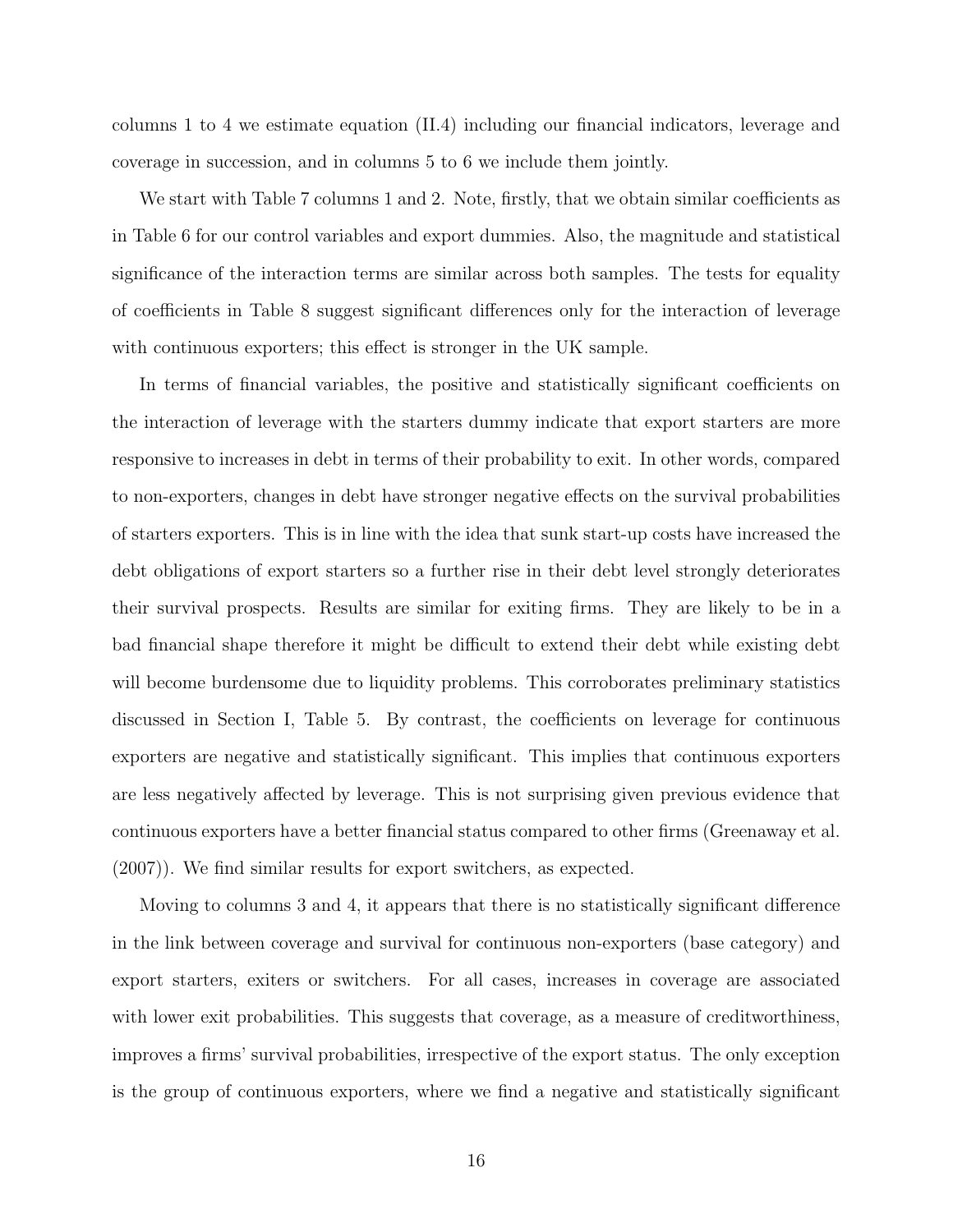coeffcient on the interaction terms. This points to the idea that an increase in coverage improves the survival of continuous exporters strongly since high coverage ratio, a proxy for the strength of the balance sheet, indicates a lower external finance premium and better financial health. This only holds for the UK sample, however. The probability of survival for French continuers displays no difference with the survival prospects of the continuous non-exporters.<sup>23</sup>

In columns 5 and 6 of Table 7 we report estimates of the equation (II.4) where both financial variables are included at the same time. The sign and significance of the coefficients on the interaction terms remain unchanged for both countries.

Overall, hence, the results in this table emphasise the differential effects of financial variables on survival probabilities for export starters, exiters, switchers, and continuous exporters. Further, our findings indicate that there are no notable differences in the behaviour of French and UK exporters apart from continuers.

# IV Robustness Checks

In this section we provide a series of robustness checks. As we show, our results are robust to changes in the model specification, and endogeneity.

## Additional control variables

To start with, we estimate an alternative model where leverage and coverage are additionally interacted with firm size. This is done in order to make sure that the interaction terms of financial variables and exporting do not merely pick up interaction effects between financial health and firm size. The results are reported in Table 9, columns 1 and  $2^{24}$  We can see

<sup>23</sup>The difference between the UK and France is in line with two findings in the literature. Bellone et al. (2010) use French data and find that exporting does not increase a firm's liquidity position, while Greenaway et al. (2007) find that this is the case for UK data similar to ours.

 $24$ To save space, Tables 9-11 only show the coefficients on our financial indicators and the interactions terms. Results on *size*, *size*<sup>2</sup>, *age*, *age*<sup>2</sup>, productivity and the constant are not reported for brevity. Full estimates are available upon request.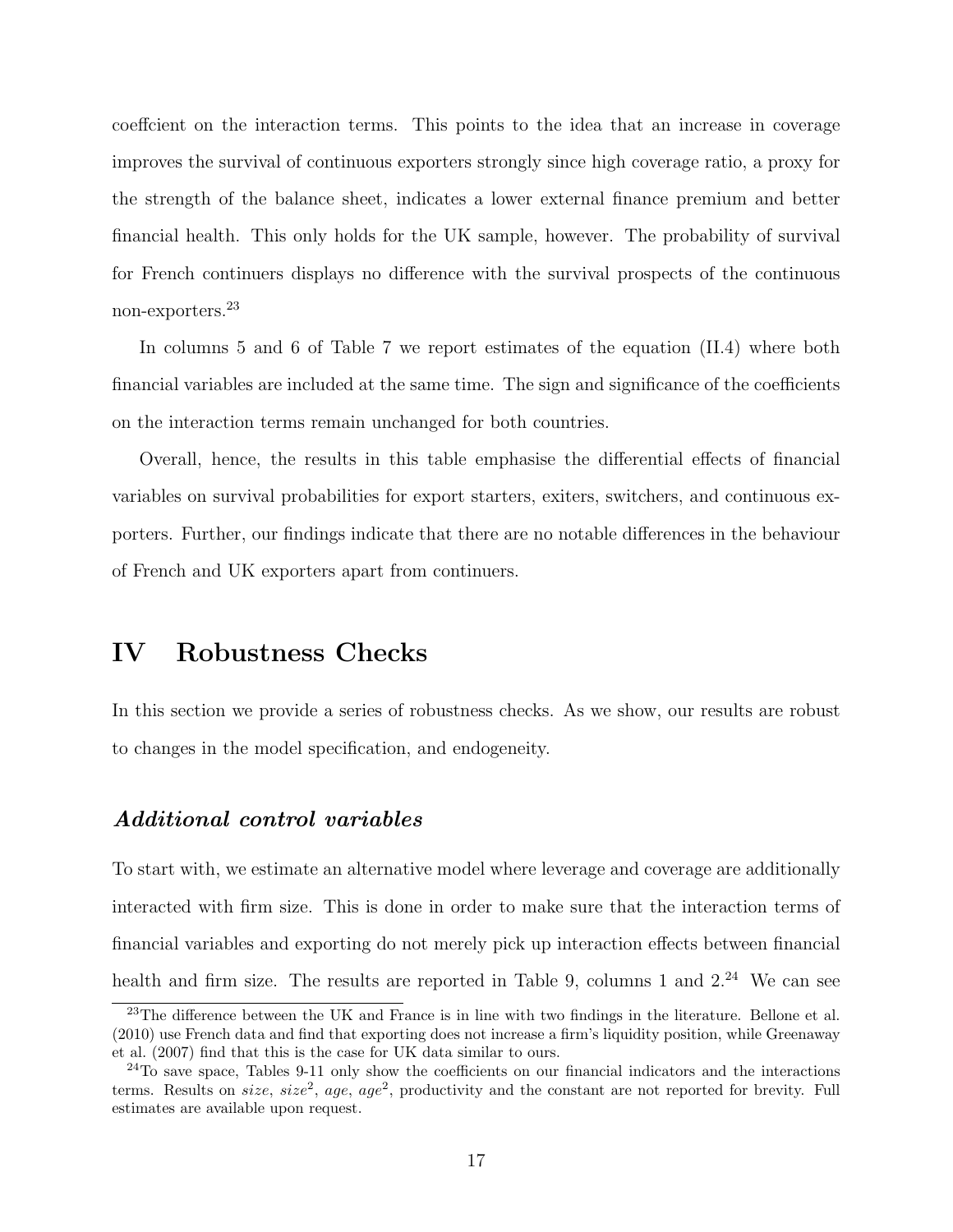that overall our findings do not change compared to Table 7 (columns 5 and 6).

In a further robustness check we include a number of additional control variables that have been previously found important to explain the firm's probability of survival. We include two firm-specific characteristics, namely, a dummy for subsidiaries to control for the benefits of being a member of a group (see Disney et al. (2003)) and a foreign ownership dummy to control for firms' ownership status (see Görg and Strobl  $(2003)$ ).<sup>25</sup> Both foreign ownership and group status may be correlated with financial variables, as both types of firms may be better able to use internal funds. Hence, controlling for these may be important to identify the relationship between finance and survival. Furthermore, we include the capital intensity of the industry to control for time varying industry effects which may be correlated with the financial situation at the industry level.<sup>26</sup> Our firm-specific variables are interacted with leverage and coverage to fully control for changes in the financial condition of firms. Estimates are reported in columns 3 and 4 of Table 9. Importantly, results on the financial variables, export dummies and their interactions remain largely unchanged in terms of sign and statistical significance.

Next, we interact firm age with the exporting status variables. Age of a firm has been used in the literature as an alternative indicator of financial constraints (e.g., Carpenter and Guariglia (2008)). In order to ensure that our results are not driven by age, we re-estimate Equation II.4 including these additional interaction terms. Columns 5 and 6 of Table 9 show that even after controlling for firm age the results on interacted leverage and coverage are very similar both quantitatively and qualitatively for all types of exporting status to those presented in Table 7.

In a further specification we re-estimate Equation II.4 by including the squared terms for leverage and coverage in order to check for non-linearities in the finance - survival relationship. Our aim is to confirm that our main results do not change even after controlling

<sup>&</sup>lt;sup>25</sup>To proxy for ownership we use a dummy variable  $(FOREIGN - OWNED)$  which is equal to 1 if the share of foreign ownership in a firm's equity exceeds 25%.

<sup>&</sup>lt;sup>26</sup>We define capital intensity  $(CAPITAL - INTERSTITY)$  as the ratio of capital over the total number of employees at the industry-level (calculated at the 4-digit level).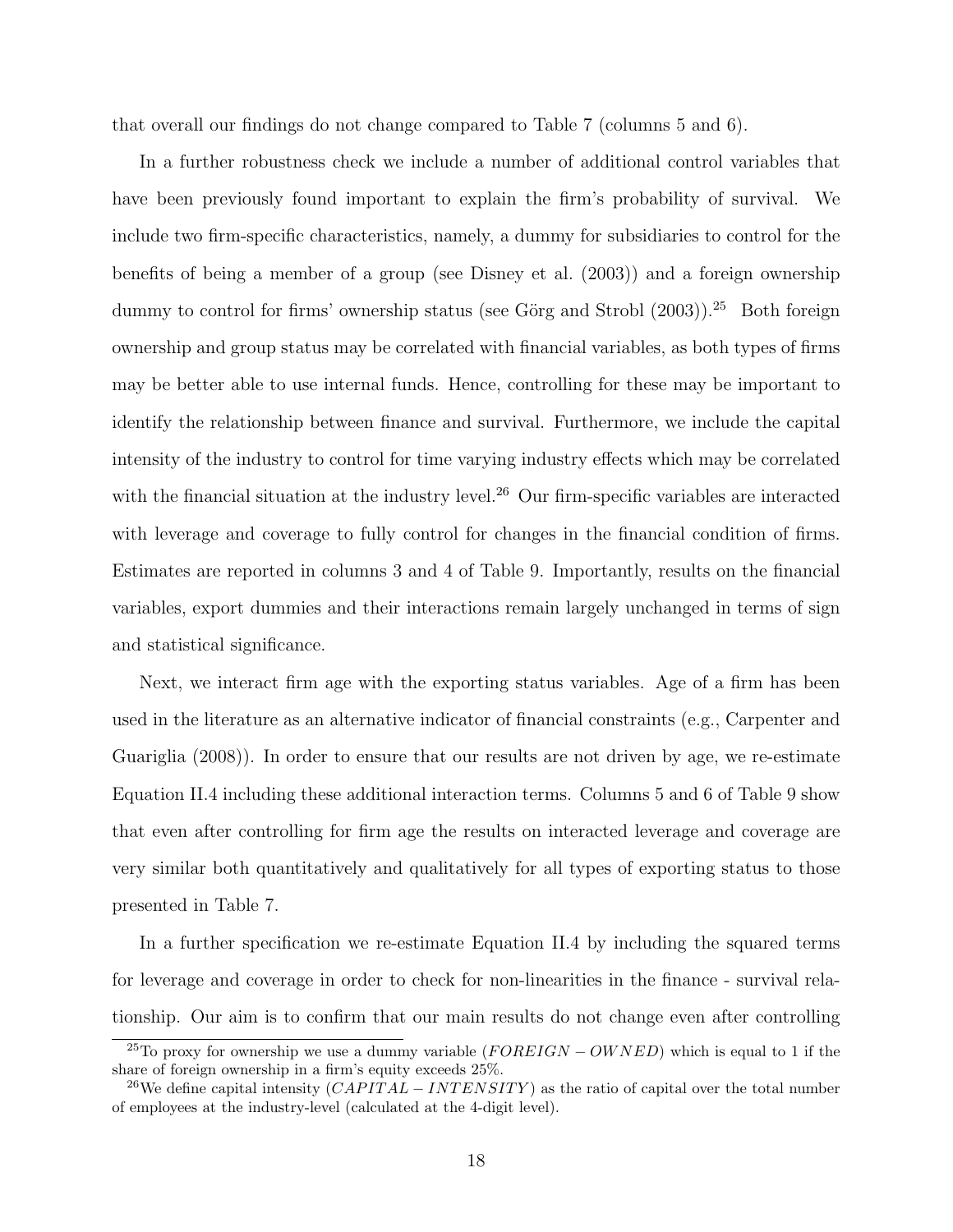for the potential non-linear behaviour of our financial indicators. Comparing our results in Table 9 (columns 7 and 8) with those shown in Table 7 we observe that our findings are very similar. Exceptions are the coefficients on the interaction of export starters and leverage, which are now statistically insignificant.

## External Finance Dependence

Manova (2008) shows that firms belonging in certain industries (Electric machinery, machinery and equipment, glass and products, drugs, petroleum and coal products) require more external finance in order to engage in exporting. This is also confirmed by Rajan and Zingales (1998) who argue that the same industries depend heavily on external finance primarily due to technological reasons. In order to account for differences between the two samples in terms of size and financial characteristics we control explicitly for interaction terms between sector-specific financial dependence and our financial variables. Table 10 shows interactions between leverage and coverage with the external finance dependence dummy.<sup>27</sup>

Results in Table 10 are similar to those in Table 7 (columns 5-6), showing that the financial position of the firm will affect the hazard of failure of different exporting statuses. However, the distinction between high and low external finance dependent firms shows that the balance sheet health of exporters in high-tech industries is of great importance for their survival prospects. In particular, exporters in industries with high external financial need react more strongly to changes in leverage and coverage.

## Alternative financial variables

So far we have used leverage and coverage as proxies for the financial position of firms. We now replace those two variables with fixed assets and cash flow and re-estimate our model to check that our results do not significantly change. Cash flow has been used as a measure

<sup>&</sup>lt;sup>27</sup>The dummy  $High$  is equal to one if the firm is operating in one of the following industries: Electric machinery; machinery and equipment; glass and products; drugs; petroleum and coal products, and zero otherwise.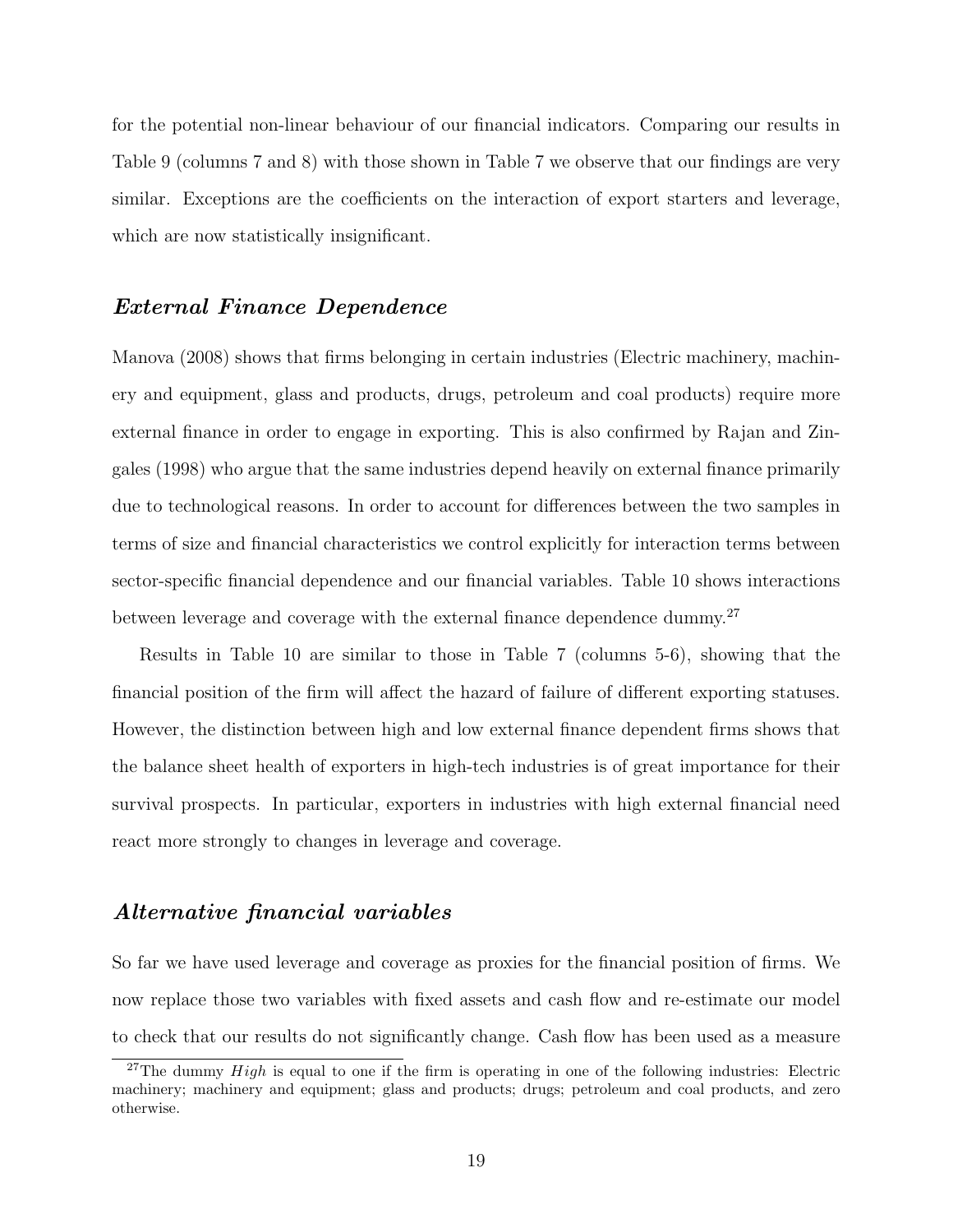of financial strength in the firm dynamics literature (see Spaliara (2009), Guariglia (2008), Clementi and Hopenhayn (2006) and Bond and Van Reenen (2006) for a survey). We expect firms with high levels of internal funds to be more likely to survive than firms with low levels of retained earnings. In Table 11 we show that changes in the level of cash flow will positively affect the survival of firms and in particular starters and continuers. The remaining two groups do not face significantly different survival prospects from the base category (nonexporters). The sign of the coefficients on fixed assets point in the same direction however the significance of the results is weak. We conclude that cash flow is a better indicator of firms' financial health for our purposes.

#### Instrumental variables

A final robustness check deals with the potential endogeneity of the export and financial variables in our model. While this concern may be mitigated by the use of regressors evaluated at time t-1 in our model, and by the inclusion of additional control variables in the robustness checks, we also go one step further and use instrumental variables techniques. To do this, we estimate an instrumental variables probit model as described in Wooldridge (2010). The estimation of probit models with continuous endogenous explanatory variables involves two steps: i) run the OLS regression for each endogenous variable on the instrumental variables and all other exogenous regressors and save the residual terms, and ii) estimate a probit model by including the residual terms from step (i) in the list of regressors. Two and three lags of our financial variables are used as instruments. The residual terms are correction terms for the endogeneity problem, and jointly statistically significant coefficients can be taken as evidence in favour of the hypothesis that instrumented variables are endogenous.

Table 12 illustrates the results when we take into account the endogeneity concerns. We see that our findings are in line with previously reported results in Table 7. Further, the tests for the joint significance of the endogeneity-correction terms show that the hypothesis of exogeneity is rejected in all cases. In order to test the validity and the relevance of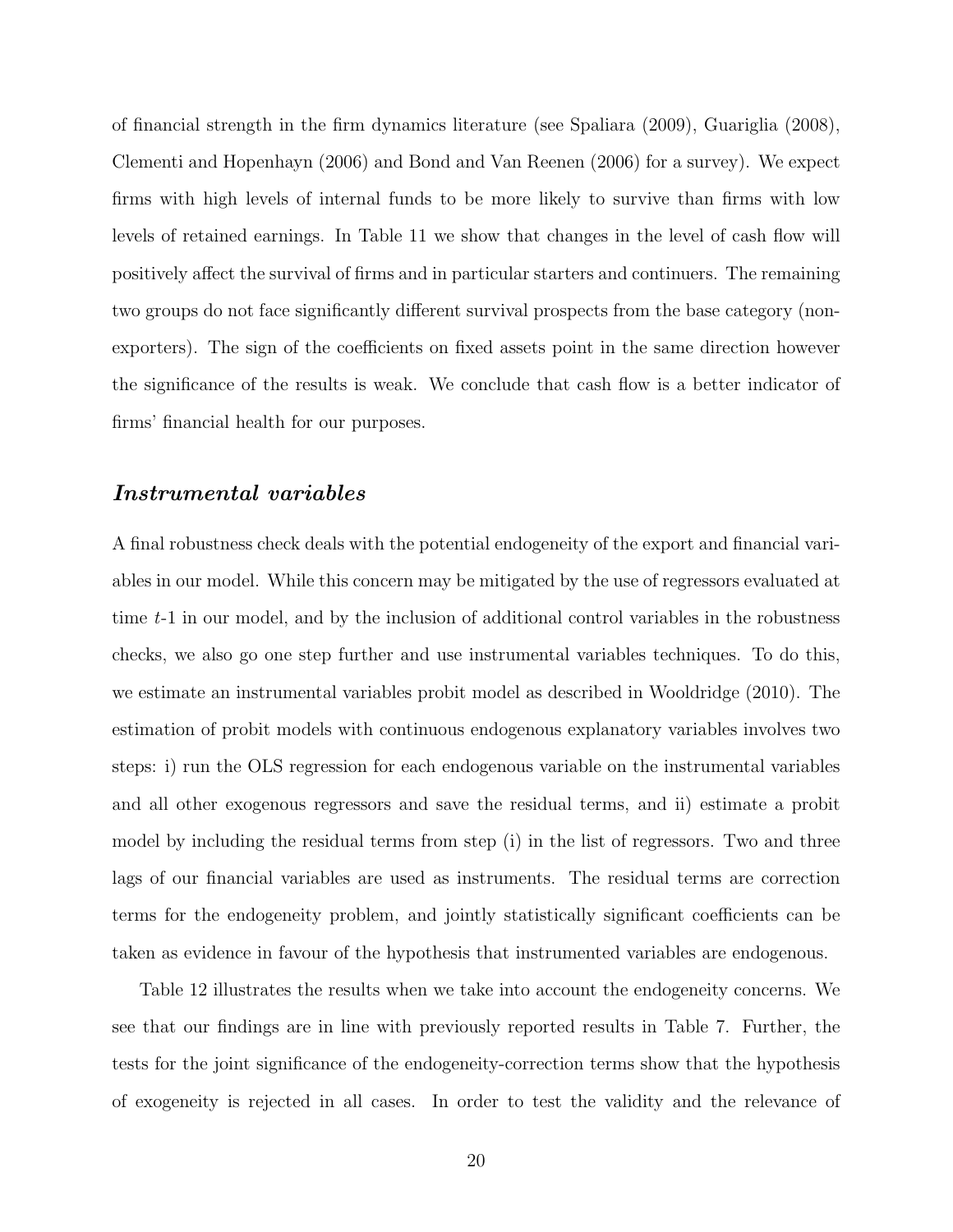our instruments we estimate a linear instrumental variables model using the same set of instruments as in the two-step IV model. The Sargan test statistic of the overidentifying restrictions reported at the bottom of the Table, suggests that our instruments are valid. Further, the Anderson canonical correlation test statistic rejects the null and suggests that the model is identified therefore the instruments are correlated with the endogenous variables. Thus, we can conclude that our main results are not biased due to endogeneity of regressors.

# V Conclusion

We use firm level data for the UK and France to investigate the link between a firm's financial health, its export activity and survival. In particular, we look at whether firms at different stages of export activity (starters, continuers, exiters, switchers) react differently to changes in financial variables. This may be expected as starters and exiters face potentially heavy costs of entering or exiting foreign markets and may, therefore, be financially constrained. Firms that continuously export, by contrast, can be expected to have good financial health (see Greenaway et al. (2007)). Similarly, switchers are expected to be less susceptible to financial constraints due to their flexibility and adaptability in international markets (see Harris and Li (2010)).

Our empirical results show that the impact of access to finance on firm survival indeed differs depending on a firm's export status. In general, export starters and exiters experience much stronger adverse effects of financial constraints for their survival prospects. By contrast, the likelihood of failure of continuers and switchers is less affected by financial variables. This might be due to their good financial health and established reputation in the exporting market. Further, we find that these results are broadly similar for British and French firms, suggesting that the findings are not specific to one particular country with certain institutional characteristics. The results are robust to a number of changes in the econometric specifications. Hence, our results clearly show that export activity matters for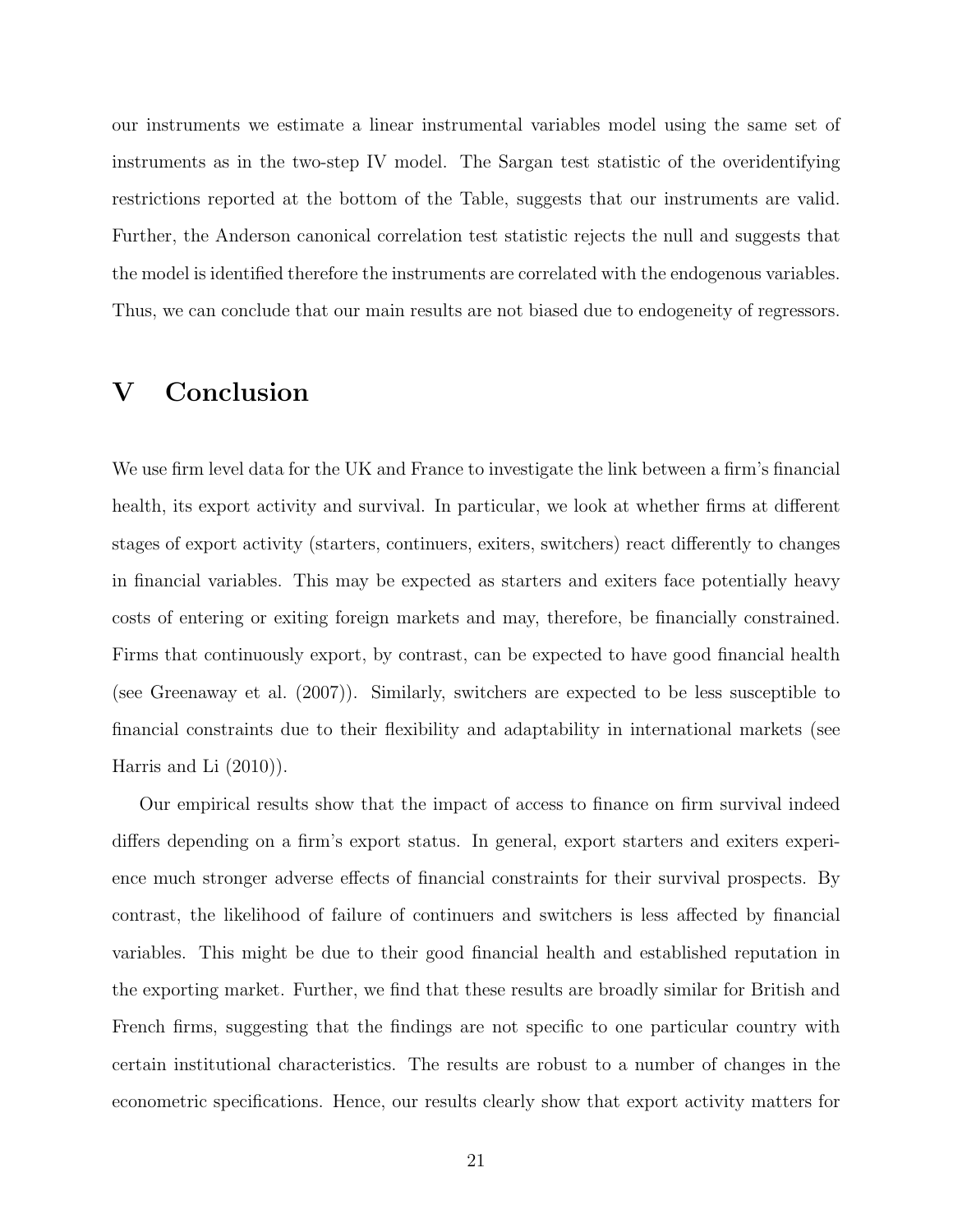the finance-survival relationship.

# References

Acs, Z. and Audretsch, D.: 1990, Innovation and Small Firms, MIT Press.

- Audretsch, D. and Mahmood, T.: 1995, New firm survival: New results using a hazard function, Review of Economics and Statistics 97, 97–103.
- Baldwin, R.: 1988, Hysterisis in import prices: The beachhead effect, American Economic Review 87, 773– 785.
- Bellone, F., Musso, P., Nesta, L. and Schiavo, S.: 2010, Financial constraints and firm export behaviour, World Economy 33, 347–373.
- Benito, A.: 2005, Financial pressure, monetary policy effects and inventories: Firm-level evidence from a market based and bank based financial system, Economica 72, 201–224.
- Berman, N. and Hericourt, J.: 2010, Financial factors and the margins of trade: Evidence from cross-country firm-level data, Journal of Development Economics 93, 206–217.
- Bhattcharjee, A., Higson, C., Holly, S. and Kattuman, P.: 2009, Macroeconomic instability and business exit: Determinants of failures and acquisitions of UK firms, Economica 76, 108–131.
- Blundell, R., Bond, S. and Schiantarelli., F.: 1992, Investment and Tobin's q: Evidence from company panel data, Journal of Econometrics 51, 233–257.
- Bond, S., Elston, J., Mairesse, J. and Mulkay, B.: 2003, Financial factors and investment in Belgium, France, Germany, and the United Kingdom: A comparison using company panel data, Review of Economics and Statistics 85, 153–165.
- Bond, S. and Van Reenen Redwood, J.: 2006, Microeconometric models of investment and employment, in J. Heckman and E. Leamer (ed.), Handbook of Econometrics, Vol. 6, Elsevier, North Holland.
- Bricongne, J.C., Fontagn, L., Gaulier, G., Taglioni, D. and Vicard, V.: 2011, Firms and the global crisis: French exports in the turmoil, Journal of International Economics, in press.
- Bridges, S. and Guariglia, A.: 2008, Financial constraints, global engagement, and firm survival in the UK: Evidence from micro data, Scottish Journal of Political Economy 55, 444–464.
- Bunn, P. and Redwood, V.: 2003, Company accounts based modelling of business failures and the implications for financial stability, Working Paper 210, Bank of England.
- Carlin, W. and Mayer, C.: 2000, How do financial systems affect economic performance?, in X. Vives (ed.), Corporate Governance: Theoretical and Empirical Perspectives, Cabridge University Press.
- Carpenter, B. and Guariglia, A.: 2008, Cash flow, investment, and investment opportunities: New tests using UK panel data, Journal of Banking and Finance 32, 1894–1906.
- Chaney, T.: 2005, Liquidity constrained exporters, Mimeo, University of Chicago.
- Clementi, L. and Hopenhayn, H.: 2006, A theory of financing constraints and firm dynamics, Quarterly Journal of Economics 54, 229–265.
- Dennis, D. and Mihov, V.: 2003, The choice among bank debt, non-bank private debt: Evidence from new corporate borrowings, Journal of Financial Economics 70, 3–28.
- Disney, R., Haskel, J. and Heden, Y.: 2003, Entry, exit and establishment survival in UK manufacturing, Journal of Industrial Economics 51, 91–112.
- Dunne, T., Roberts, M. and Samuelson, L.: 1988, Patterns of firm entry and exit in U.S. manufacturing industries, Rand Journal of Economics, 19, 495–515.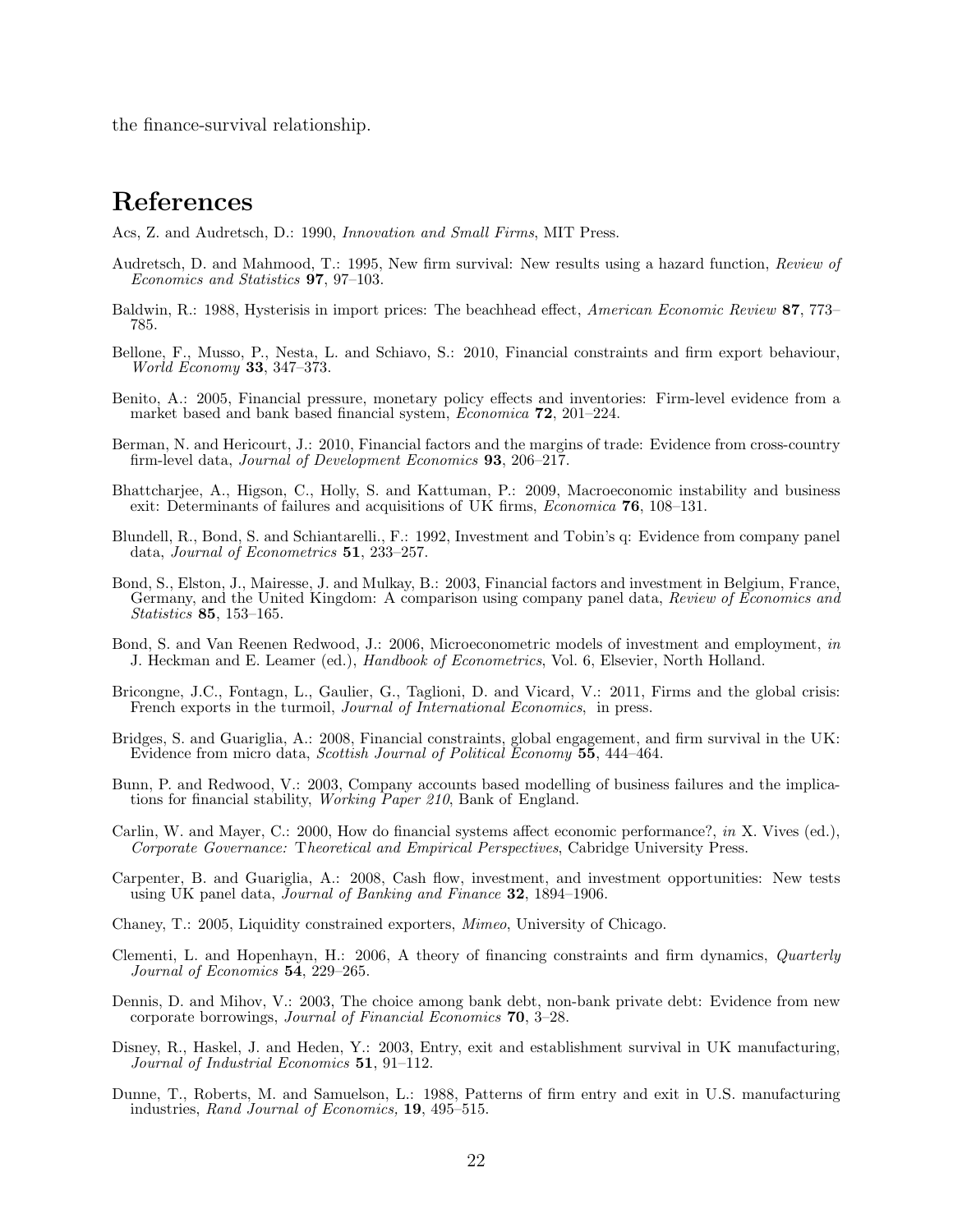- Eaton, J., Kortum, S. and Kramaz, F.: 2004, An anatomy of international trade: Evidence from French firms, Mimeo.
- Farinha, M. and Santos, J.: 2006, The survival of start-ups: Do their funding choices and bank relationships at birth matter?, Mimeo.
- Foster, L., J. Haltiwanger and C. Syverson.: 2008, Reallocation, firm turnover and efficiency: Selection on productivity or profitability?, American Economic Review 98, 394–425.
- Forlani, E.: 2010, Liquidity constraints and firm's export activity, mimeo, CORE Louvain.
- Gertler, M. and Gilchrist, S.: 1994, Monetary policy, business cycles, and the behavior of small manufacturing firms, *Quarterly Journal of Economics* 109, 309-340.
- Girma, S., Greenaway, D., and Kneller, R.: 2003, Export market exit and performance dynamcis: A causality analysis of matched firms, Economics Letters 80, 181–187.
- Görg, H. and Strobl, E.: 2003, Footloose multinationals?, The Manchester School 71, 1–19.
- Greenaway, D., Guariglia, A. and Kneller, R.: 2007, Financial factors and exporting, Journal of International Economics 73, 377–395.
- Greenaway, D., Gullstrand, J. and Kneller, R.: 2008, Surviving globalisation, Journal of International Economics 74, 264–277.
- Guariglia, A.: 1999, The effects of financial constraints on inventory investment: Evidence from a panel of UK firms, Economica 66, 43–62.
- Guariglia, A.: 2008, Internal financial constraints, external financial constraints, and investment choice: Evidence from a panel of UK Firms, Journal of Banking and Finance 32, 1795–1809.
- Harris, R. and Li, Q.C.: 2010, Export-market dynamics and the probability of firm closure: Evidence for the United Kingdom, Scottish Journal of Political Economy 57, 145–168.
- Hopenhayn, R.: 1992, Entry, exit and firm dynamics in long run equilibrium, Econometrica 60, 1127–1155.
- Jenkins, S.P.: 2005, Survival Analysis, mimeo, University of Essex.
- Lennox, C.: 1999, Identifying failing companies: A re-evaluation of the logit, probit and DA approaches, Journal of Economics and Business 51, 347–64.
- Levinsohn, J. and Petrin, A.: 2003, Estimating production functions using inputs to control for unobservables, Review of Economic Studies 70, 317–342.
- Manova, K.: 2008, Credit constraints, heterogeneous firms, and international trade, Working Paper 14531, NBER.
- Mata, J. and Portugal, P.: 1994, Life duration of new firms, *Journal of Industrial Economics* 27, 227–243.
- Mayer, T. and Ottaviano, G.: 2007, The happy few: The internationalisation of European firms, Bruegel Blueprint Series.
- Musso, P. and Schiavo, S.: 2008, The impact of financial constraints on firm survival and growth, Journal of Evolutionary Economics 15, 135–149.
- Muuls, M.: 2008, Exporters and credit constraints: A firm level approach. Working Paper 139, National Bank of Belgium.
- Minetti, R. and Zhu, S.C.: 2011, Credit constraints and firm export: Microeconomic evidence from Italy, Journal of International Economics 83, 109–125.
- Nickell, S., Nicolitsas, D. and Dryden, N.: 1997, What makes firms perform well?, European Economic Review 41, 783–796.
- Prentice, R. and Gloeckler, L.: 1978, Regression analysis of grouped survival data with application to breast cancer data, Biometrics 34, 57–67.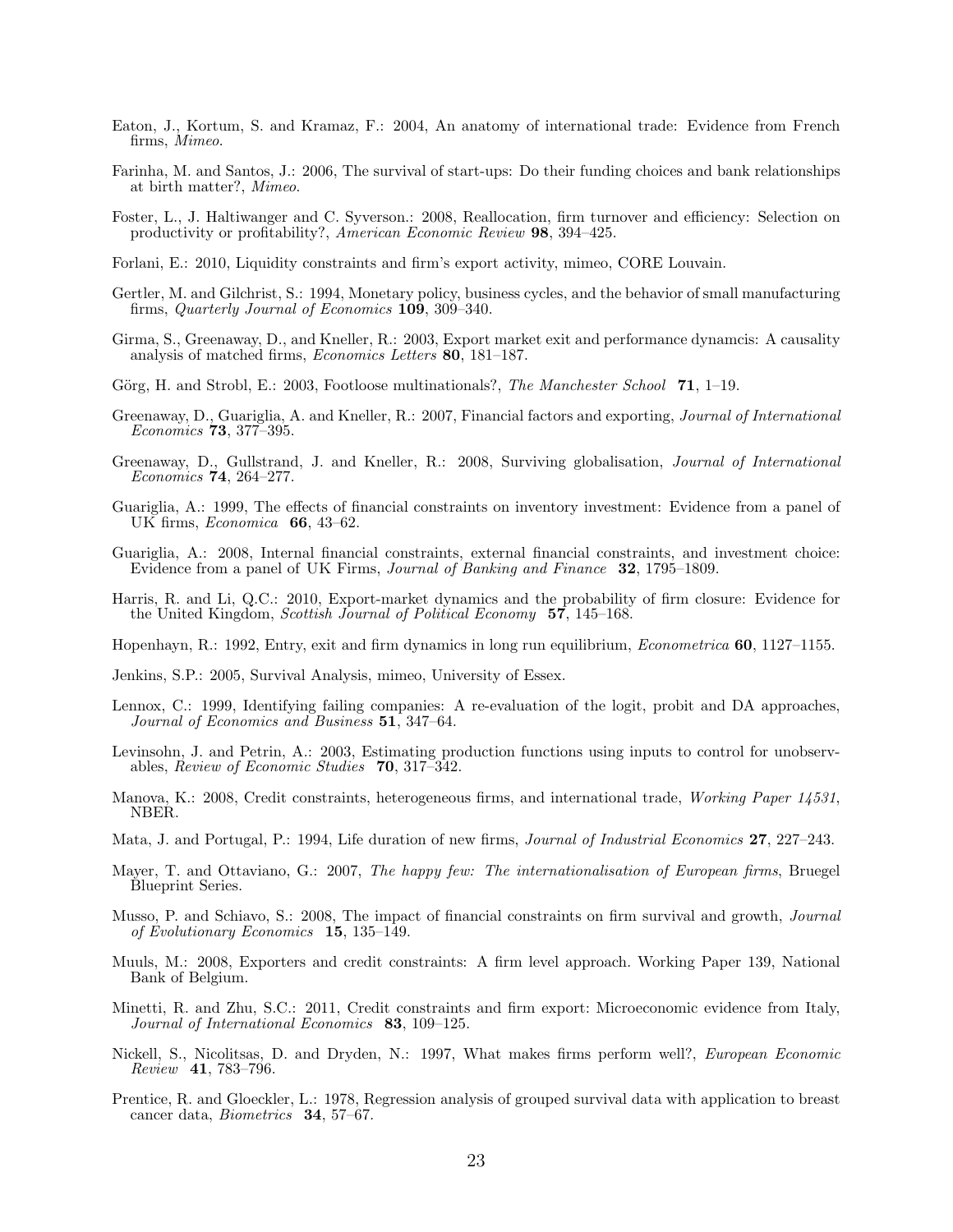- Rajan, R. and Zingales, L.: 1998, Financial dependence and growth, American Economic Review 88, 559– 586.
- Rajan, R. and Zingales, L.: 2003, Banks and markets: The changing character of European finance, Working Paper 9595, NBER.
- Roberts, M.J. and Tybout, J.R..: 1997, The decision to export in Colombia: An empirical model of entry with sunk costs, American Economic Review 87, 545-564.
- Spaliara, M.: 2009, Do financial factors affect the capital-labour ratio? Evidence from UK firm-level data, Journal of Banking and Finance 33, 1932–1947.
- Wooldridge, J..: 2010, Econometric analysis of cross section and panel data, MIT Press.
- Zingales, L.: 1998, Survival of the fittest or the fattest? Exit and financing in trucking industry, Journal of Finance 53, 905–938.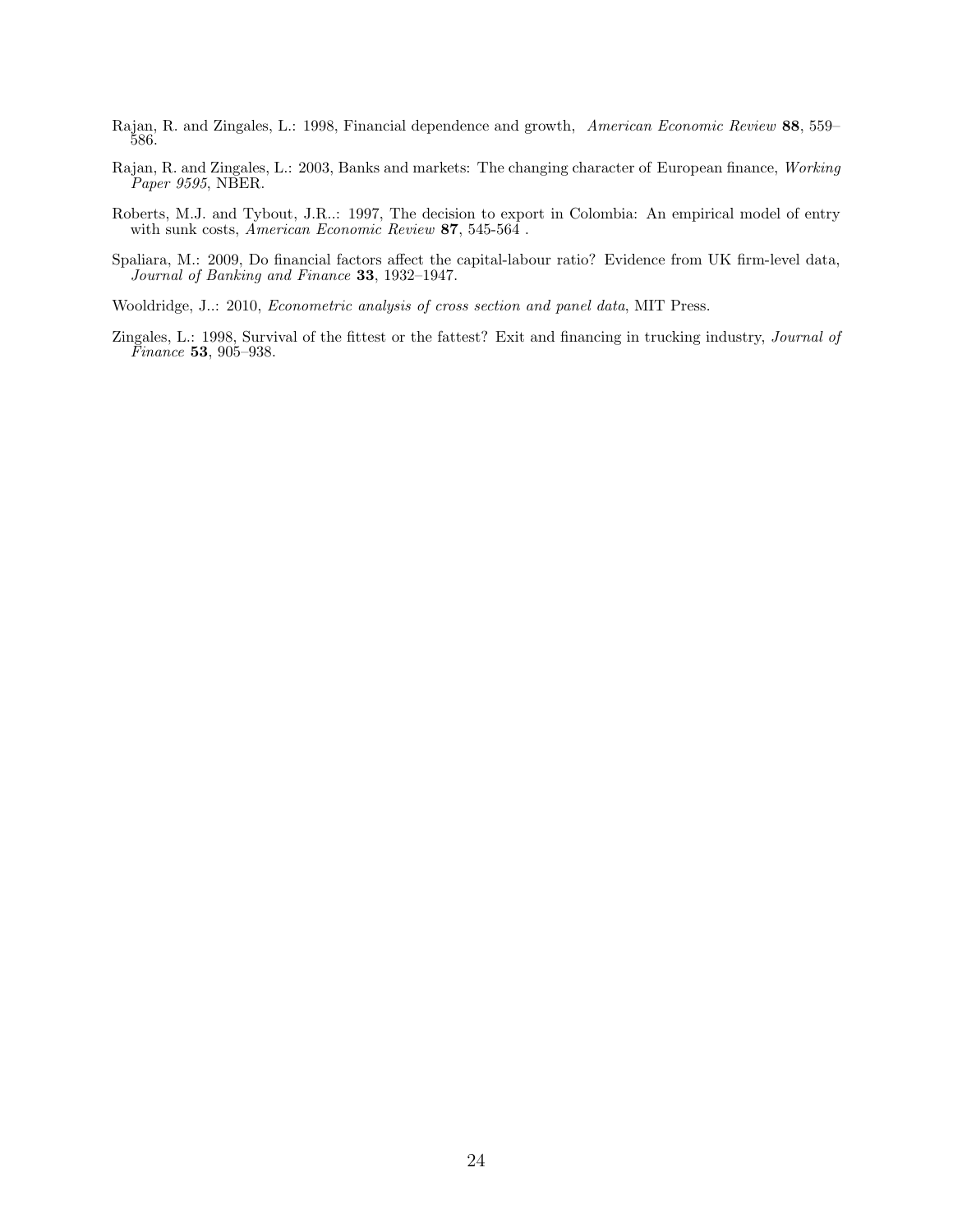|                     | UK               | UK                | UK               | French           | French        | French     |
|---------------------|------------------|-------------------|------------------|------------------|---------------|------------|
|                     | <b>Employees</b> | Real Assets       | Real Sales       | <b>Employees</b> | Real Assets   | Real Sales |
|                     |                  | $\left( 2\right)$ | $\left(3\right)$ | $\overline{4}$   | $\mathcal{D}$ | (6)        |
| 25\%                | 94               | 115.10            | 79.77            | 79               | 93.23         | 157.92     |
| 50%                 | 187              | 249.04            | 157.82           | 151              | 169.76        | 263.77     |
| 75%                 | 382              | 686.79            | 346.28           | 283              | 381.74        | 537.1      |
| <i>Observations</i> | 21061            | 23350             | 13610            | 25252            | 28766         | 28653      |

Table 1: Detailed Statistics of Size Variables

Notes: The table presents the median and the upper and lower quartiles of three size measures.

| Covariates         | Literature                    | Prediction                        |
|--------------------|-------------------------------|-----------------------------------|
| Leverage           | Zingales $(1998)$ ;           | Positive relationship between     |
|                    | Farinha and Santos (2006) and | leverage and the prob. of failure |
|                    | Bridges and Guariglia (2008)  |                                   |
|                    | Nickell et. al (1997) and     | Negative relationship between     |
|                    | Dennis and Mihov (2003)       | leverage and the prob. of failure |
| Coverage           | Gertler and Gilchrist (1994)  | Negative impact of coverage       |
|                    | and Guariglia (1999)          | on the prob. of firm failure      |
| Exports            | Greenaway et al. (2008) and   | Exporting firms are less          |
|                    | Bridges and Guariglia (2008)  | likely to fail                    |
| Size; Age          | Mata and Portugal (1994);     | Large and old firms               |
|                    | Audretsch and Mahmood (1995); | are less likely to fail           |
|                    | Dunne et al. (1988) and       |                                   |
|                    | Clementi and Hopenhayn (2006) |                                   |
| LabourProductivity | Hopenhayn (1992) and          | Productive firms face             |
|                    | Clementi and Hopenhayn (2006) | a lower prob. of failure          |

Notes: The Table presents the expected signs of the empirical models.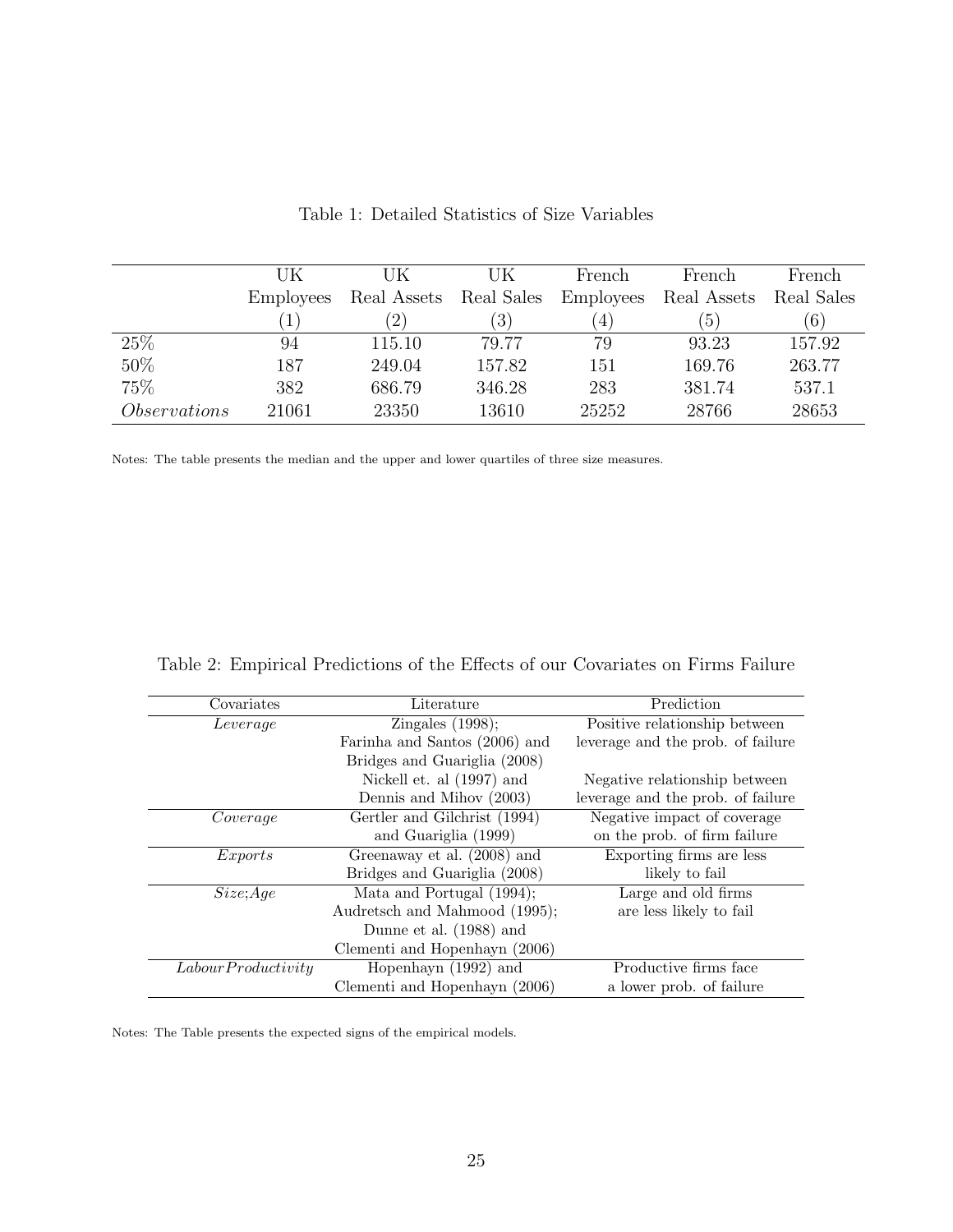|                             | Total Sample     | <b>Surviving Firms</b> | Failed Firms     | Diff. |
|-----------------------------|------------------|------------------------|------------------|-------|
|                             | (1)              | (2)                    | (3)              | (4)   |
| Fail                        | 0.014            | 0.000                  | 1.000            |       |
|                             | (0.119)          | (0.000)                | (0.000)          |       |
| Real Sales                  | 354.634          | 353.582                | 245.041          | 0.000 |
|                             | (578.751)        | (564.542)              | (241.923)        |       |
| Age                         | 29.487           | 29.553                 | 24.937           | 0.000 |
|                             | (26.831)         | (26.867)               | (23.773)         |       |
| Leverage                    | 0.489            | 0.488                  | 0.518            | 0.072 |
|                             | (0.259)          | (0.258)                | (0.279)          |       |
| Coverage                    | 1.025            | 1.037                  | 0.760            | 0.168 |
|                             | (3.608)          | (3.637)                | (2.896)          |       |
| Productivity                | 136.749          | 137.227                | 94.688           | 0.000 |
|                             | (191.597)        | (192.225)              | (117.597)        |       |
| <b>Starters</b> Exporters   | 0.044            | 0.045                  | 0.036            | 0.412 |
|                             | (0.207)          | (0.208)                | (0.188)          |       |
| Continuous Exporters        | 0.348            | 0.352                  | 0.068            | 0.000 |
|                             | (0.476)          | (0.477)                | (0.253)          |       |
|                             |                  |                        |                  |       |
| <i>Exiters Exporters</i>    | 0.033<br>(0.178) | 0.033<br>(0.179)       | 0.037<br>(0.188) | 0.678 |
|                             |                  |                        |                  |       |
| Switchers Exporters         | 0.013            | 0.018                  | 0.010            | 0.123 |
|                             | (0.221)          | (0.222)                | (0.188)          |       |
| $Continuous\ non-Exporters$ | 0.173            | 0.171                  | 0.213            | 0.119 |
|                             | (0.407)          | (0.408)                | (0.432)          |       |
| <i>Observations</i>         | 26,320           | 25,941                 | 379              |       |

Table 3: Summary Statistics for UK Firms

Notes: The table presents sample means. Standard deviations are reported in parentheses. The p-values of a test of the equality of means are reported in column 4. Fail is a dummy that equals 1 if a firm fails in year t, and 0 otherwise. Real sales are expressed in thousands of pounds. Leverage measured as the firm's short-term debt to assets ratio. Coverage is defined as the ratio of the firm's cash flow over its interest payment. Productivity denotes labour productivity defined as sales per employee. Starters are those firms that exported in  $t$ , but not in previous years. Exiters are defined as those firms exiting the exporting market. The continuous exporters are defined as those firms that export in all sample years. Switchers are firms that enter and exit the export market several times. The *continuous non – exporters* are defined as those firms that never export over the sample period. The time period is 1998-2005.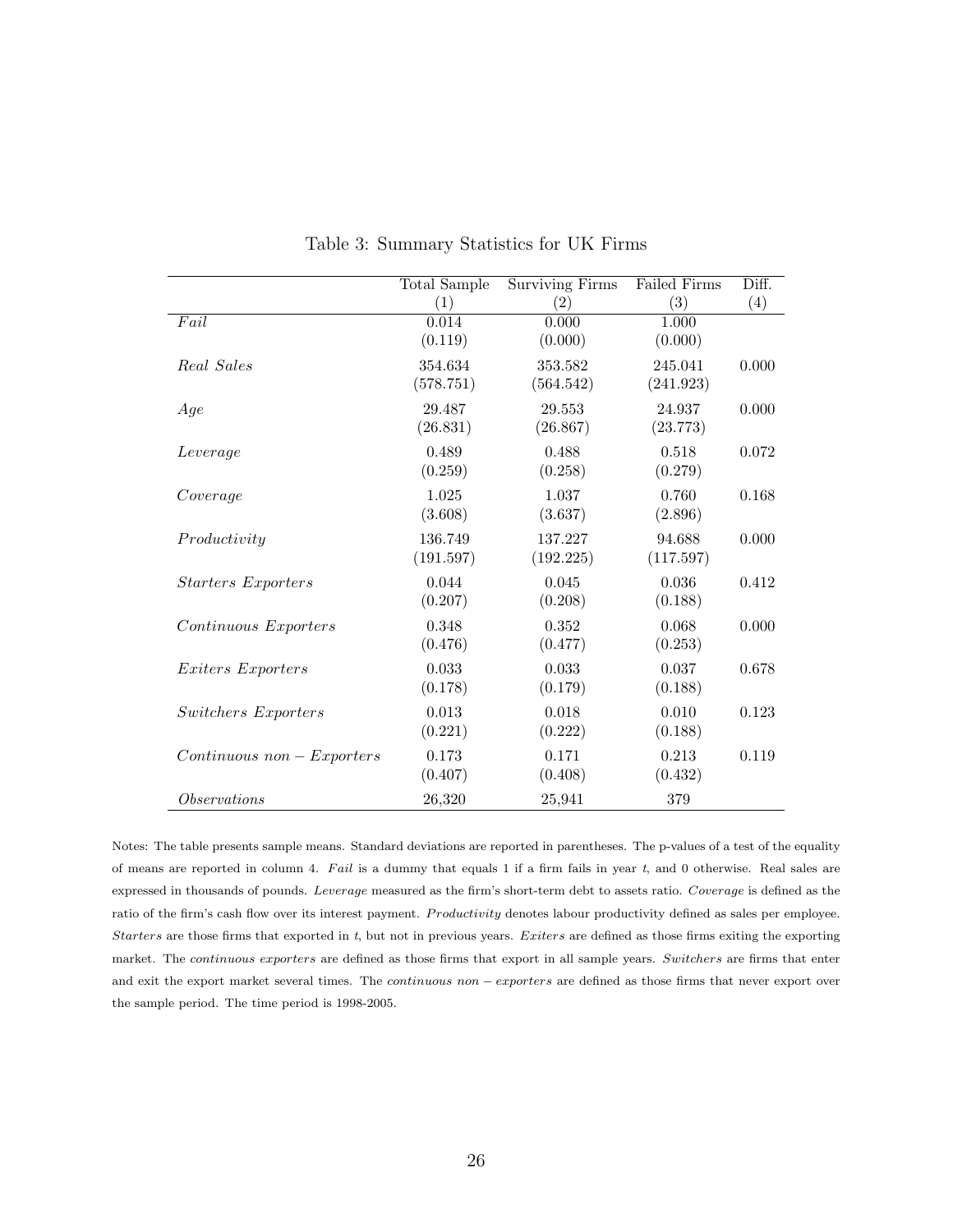|                             | <b>Total Sample</b> | <b>Surviving Firms</b> | Failed Firms | Diff. |
|-----------------------------|---------------------|------------------------|--------------|-------|
|                             | (1)                 | (2)                    | (3)          | (4)   |
| Fail                        | 0.042               | 0.000                  | 1.000        |       |
|                             | (0.200)             | (0.000)                | (0.000)      |       |
| Real Sales                  | 552.641             | 548.74                 | 547.255      | 0.946 |
|                             | (820.874)           | (815.452)              | (739.582)    |       |
| Age                         | 21.150              | 21.193                 | 20.075       | 0.061 |
|                             | (21.199)            | (21.192)               | (21.436)     |       |
| Leverage                    | 0.540               | 0.537                  | 0.616        | 0.000 |
|                             | (0.194)             | (0.193)                | (0.188)      |       |
| Coverage                    | 0.324               | 0.327                  | 0.246        | 0.000 |
|                             | (0.875)             | (0.883)                | (0.646)      |       |
| Productivity                | 280.715             | 309.419                | 279.514      | 0.000 |
|                             | (252.759)           | (257.027)              | (252.514)    |       |
| <i>Starters Exporters</i>   | 0.193               | 0.202                  | 0.145        | 0.000 |
|                             | (0.399)             | (0.401)                | (0.353)      |       |
| Continuous Exporters        | 0.412               | 0.451                  | 0.317        | 0.000 |
|                             | (0.496)             | (0.497)                | (0.465)      |       |
| <i>Exiters Exporters</i>    | 0.095               | 0.098                  | 0.087        | 0.581 |
|                             | (0.367)             | (0.367)                | (0.362)      |       |
| Switchers Exporters         | 0.020               | 0.021                  | 0.019        | 0.004 |
|                             | (0.140)             | (0.141)                | (0.108)      |       |
| $Continuous\ non-Exporters$ | 0.094               | 0.093                  | 0.180        | 0.000 |
|                             | (0.295)             | (0.290)                | (0.383)      |       |
| <i>Observations</i>         | 33,996              | 32,561                 | 1,435        |       |

Table 4: Summary Statistics for French Firms

Notes: The table presents sample means. Standard deviations are reported in parentheses. The p-values of a test of the equality of means are reported in column 4. Also see notes to Table 3.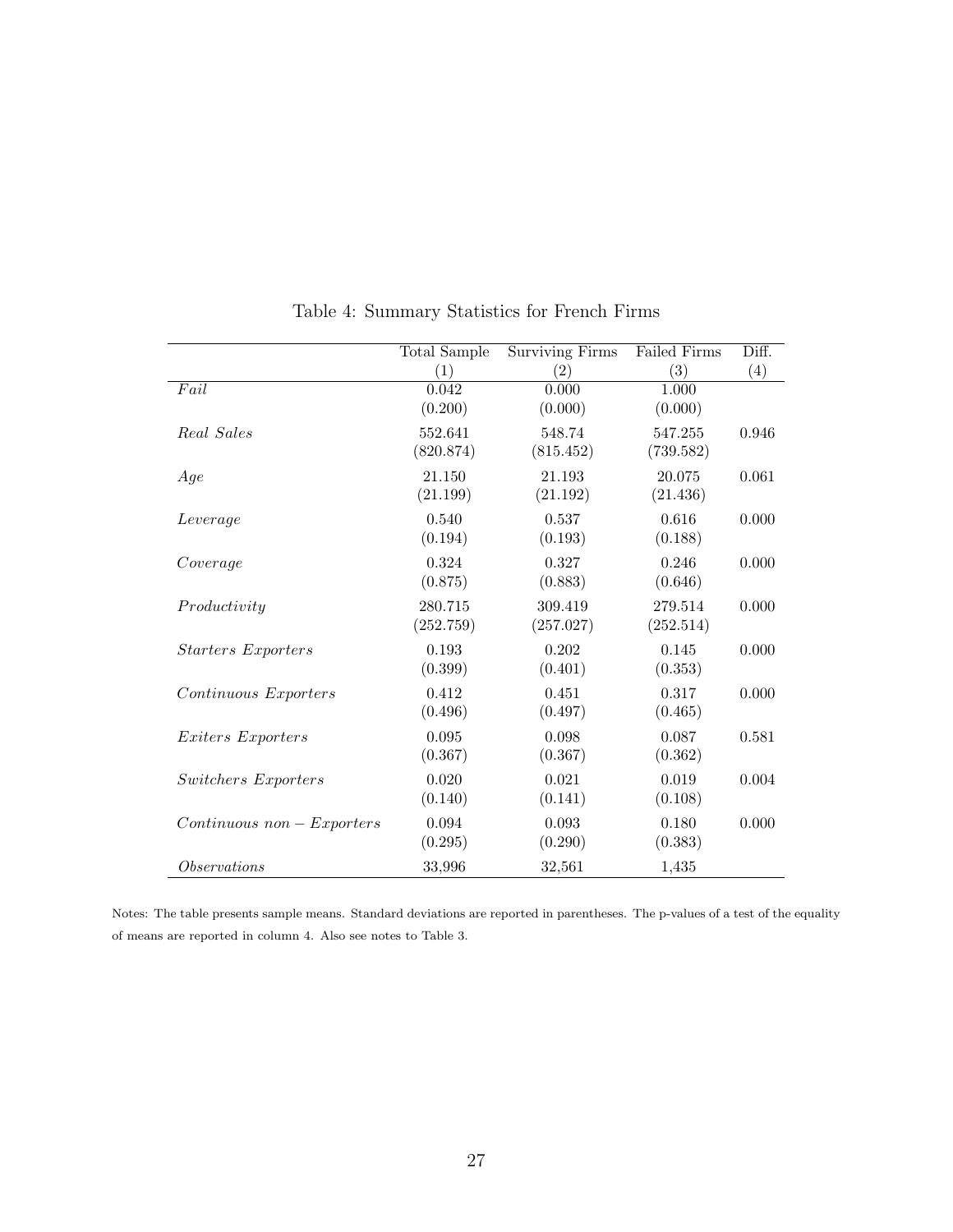| UK Sample            |                   |            |         |                   |                |                   |           |               |
|----------------------|-------------------|------------|---------|-------------------|----------------|-------------------|-----------|---------------|
|                      | <b>Starters</b>   | Continuers | Exiters | $Diff.(1)-(2)$    | $Diff.(1)-(3)$ | $Diff.(2)-(3)$    | Switchers | Non-Exporters |
|                      | $\left( 1\right)$ | (2)        | (3)     | (4)               | (5)            | $\left( 6\right)$ | (7)       | (8)           |
| Fail                 | 0.012             | 0.002      | 0.016   | 0.002             | 0.449          | 0.008             | 0.010     | 0.017         |
|                      | (0.108)           | (0.053)    | (0.126) |                   |                |                   | (0.101)   | (0.131)       |
| Leverage             | 0.537             | 0.507      | 0.534   | 0.000             | 0.785          | 0.002             | 0.538     | 0.508         |
|                      | (0.250)           | (0.237)    | (0.238) |                   |                |                   | (0.246)   | (0.266)       |
| Coverage             | 1.079             | 1.141      | 0.993   | 0.681             | 0.642          | 0.225             | 1.006     | 1.143         |
|                      | (3.602)           | (3.860)    | (3.357) |                   |                |                   | (3.379)   | (3.951)       |
| <i>Observations</i>  | 1680              | 9169       | 867     |                   |                |                   | 358       | 4537          |
| <b>French Sample</b> |                   |            |         |                   |                |                   |           |               |
|                      | <b>Starters</b>   | Continuers | Exiters | $Diff.(1)-(2)$    | $Diff.(1)-(3)$ | $Diff.(2)-(3)$    | Switchers | Non-Exporters |
|                      | $\left( 1\right)$ | (2)        | (3)     | $\left( 4\right)$ | (5)            | $\left( 6\right)$ | (7)       | (8)           |
| Fail                 | 0.031             | 0.025      | 0.040   | 0.004             | 0.005          | 0.000             | 0.036     | 0.079         |
|                      | (0.173)           | (0.158)    | (0.196) |                   |                |                   | (0.188)   | (0.270)       |
| Leverage             | 0.546             | 0.532      | 0.548   | 0.000             | 0.556          | 0.000             | 0.546     | 0.573         |
|                      | (0.189)           | (0.187)    | (0.188) |                   |                |                   | (0.190)   | (0.211)       |
| Coverage             | 0.253             | 0.303      | 0.213   | 0.000             | 0.847          | 0.000             | 0.215     | 0.641         |
|                      | (0.301)           | (0.695)    | (0.314) |                   |                |                   | (0.305)   | (1.692)       |
| <i>Observations</i>  | 5998              | 14041      | 3244    |                   |                |                   | 732       | 3206          |

## Table 5: Statistics by Exporting Status

Notes: The table presents sample means. Standard deviations are reported in parentheses. Columns 4-6 present p-values of a test for the equality of means for starters, continuers and exiters. Also see notes to Table 3.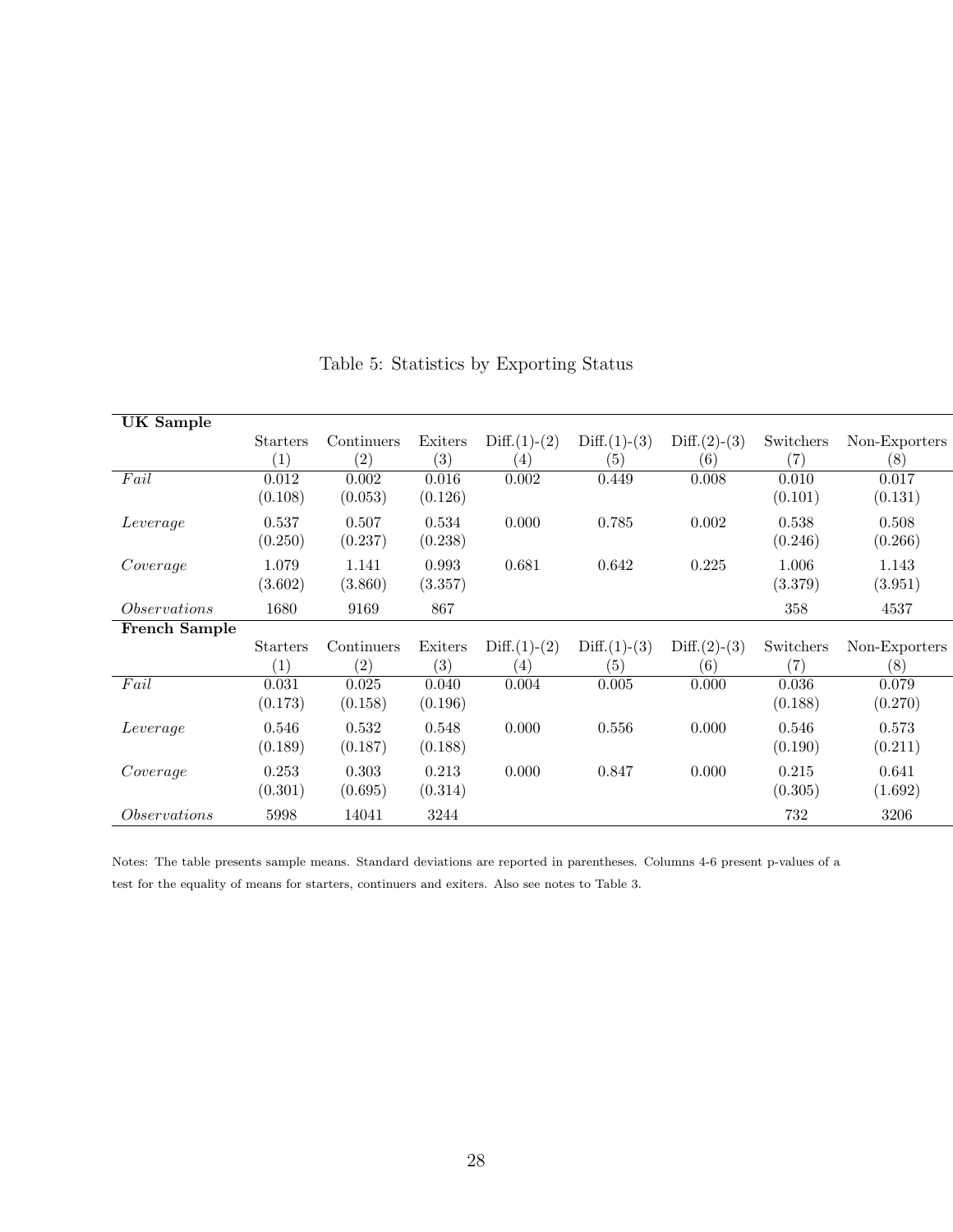|                                      | $\overline{\text{UK}}$ | France      | $\overline{\text{UK}}$ | France      |
|--------------------------------------|------------------------|-------------|------------------------|-------------|
|                                      | (1)                    | (2)         | (3)                    | (4)         |
| <i>Starters</i>                      |                        |             | $-1.139***$            | $-0.847***$ |
|                                      |                        |             | $(-3.85)$              | $(-4.73)$   |
| Continuous                           |                        |             | $-2.802***$            | $-0.961***$ |
|                                      |                        |             | $(-8.14)$              | $(-11.92)$  |
| Exiters                              |                        |             | $15.657***$            | $0.376*$    |
|                                      |                        |             | (38.91)                | (1.80)      |
| Switchers                            |                        |             | $-31.466***$           | $-0.463*$   |
|                                      |                        |             | $(-67.71)$             | $(-1.79)$   |
| Leverage                             | $0.304***$             | $0.424***$  | $1.348***$             | $2.000***$  |
|                                      | (3.02)                 | (11.04)     | (3.58)                 | (10.46)     |
|                                      |                        |             |                        |             |
| Coverage                             | $-0.582*$              | $-0.067*$   | $-0.159*$              | $-0.091*$   |
|                                      | $(-1.85)$              | $(-1.67)$   | $(-1.91)$              | $(-1.78)$   |
| Size                                 | 0.621                  | $1.199$ *** | $1.189*$               | $1.264***$  |
|                                      | (0.93)                 | (4.19)      | (1.67)                 | (4.34)      |
| Size <sup>2</sup>                    | $-0.051$               | $-0.111***$ | $-0.095$               | $-0.115***$ |
|                                      | $(-0.91)$              | (4.29)      | $(-1.56)$              | $(-4.37)$   |
| Age                                  | $-0.031***$            | $-0.009**$  | $-0.007$               | $-0.009**$  |
|                                      | $(-2.77)$              | $(-2.60)$   | $(-0.55)$              | $(-2.49)$   |
| $Age^2$                              | 0.001                  | $0.001**$   | $-0.001$               | $0.001**$   |
|                                      | (1.28)                 | (2.17)      | $(-0.55)$              | (2.15)      |
| Productivity                         | $-0.002$               | 0.002       | $-0.003*$              | $0.002**$   |
|                                      | $(-1.56)$              | (2.65)      | $(-1.67)$              | (2.26)      |
| Constant                             | $-5.25***$             | $-6.297***$ | $-7.281***$            | $-7.005***$ |
|                                      | $(-2.67)$              | $(-7.98)$   | $(-3.36)$              | $(-8.49)$   |
|                                      |                        |             |                        |             |
| Observations                         | 7,316                  | 20,088      | 7,316                  | 20,088      |
| $Log-likelihood$<br>Test of equality | $-551.9$               | $-3220.4$   | $-481.2$               | $-3134$     |
| <b>Starters Exporters</b>            |                        |             | 0.397                  |             |
| Continuous Exporters                 |                        |             | 0.000                  |             |
| Exiters Exporters                    |                        |             | 0.000                  |             |
| Switchers Exporters                  |                        |             | 0.000                  |             |

Table 6: Baseline Model

Notes: The dependent variable is a dummy equal to one if a firm fails in year  $t$ , and zero otherwise. Robust z-statistics are presented in the parentheses. \* significant at 10%; \*\* significant at 5%; \*\*\* significant at 1%. Time dummies, industry dummies and time dummies interacted with industry dummies were included in the model. Table presents the p-values of a test for the equality of the coefficients on starters, continuers, exiters and switchers for the UK and French samples. Also see notes to Table 3.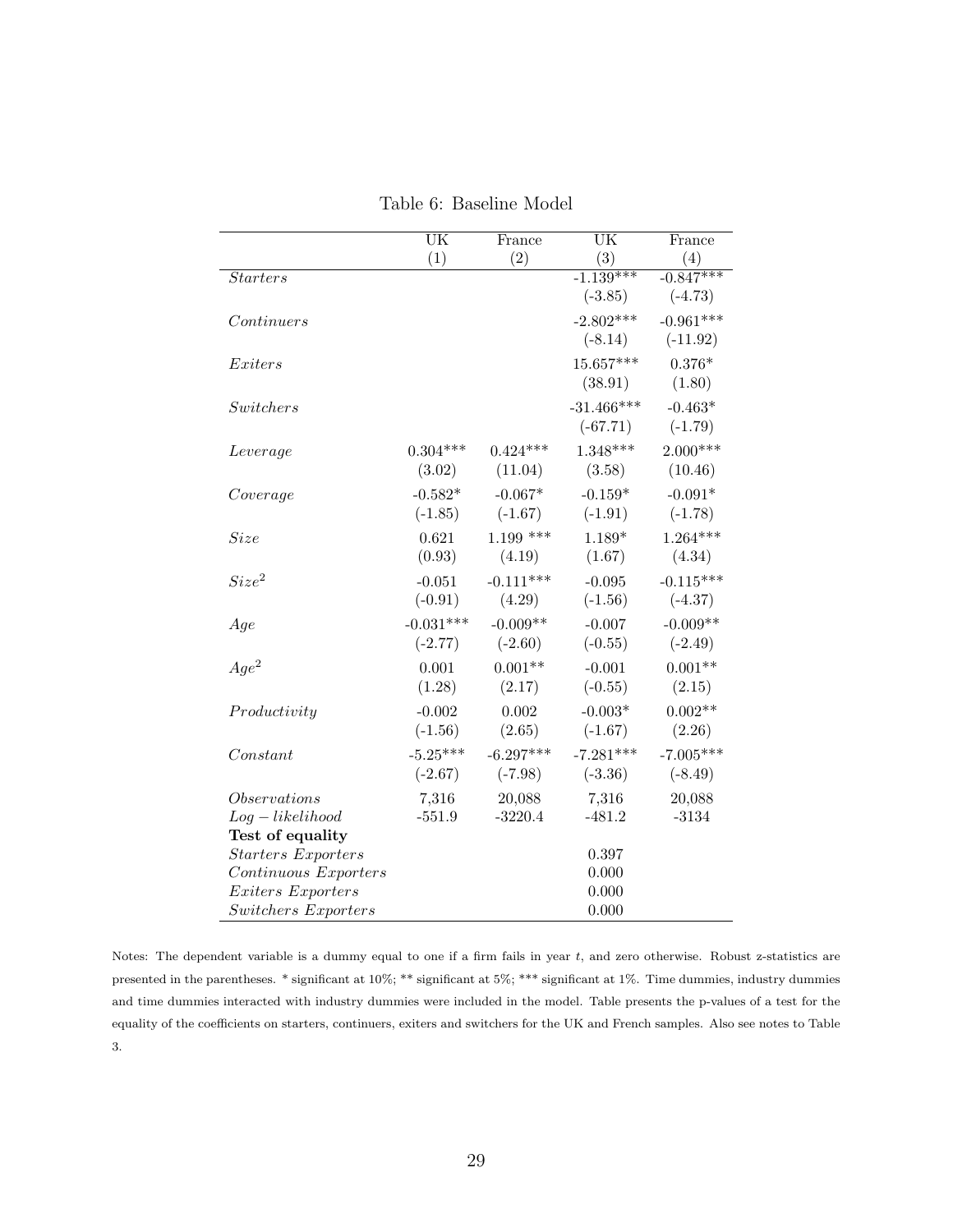|                                 | $\overline{\text{UK}}$   | France                   | UK                       | France                  | $\overline{\text{UK}}$   | France                   |
|---------------------------------|--------------------------|--------------------------|--------------------------|-------------------------|--------------------------|--------------------------|
|                                 | (1)                      | (2)                      | (3)                      | (4)                     | (5)                      | (6)                      |
| $_{Lev}$                        | $0.417***$<br>(4.34)     | $0.558***$<br>(11.41)    |                          |                         | $0.399***$<br>(3.78)     | $0.583***$<br>(11.11)    |
| $Lev * Start$                   | $0.844***$<br>(2.93)     | $0.700***$<br>(3.77)     |                          |                         | $0.810**$<br>(2.53)      | $0.748***$<br>(3.53)     |
| $Lev * Cont$                    | $-0.658***$<br>$(-4.85)$ | $-0.246***$<br>$(-3.10)$ |                          |                         | $-0.917***$<br>$(-5.53)$ | $-0.274***$<br>$(-3.27)$ |
| $Lev * Exit$                    | $0.728***$<br>(2.99)     | 0.265<br>(1.14)          |                          |                         | $0.710**$<br>(2.53)      | 0.199<br>(0.89)          |
| $Lev * Switch$                  | $-1.238***$<br>$(-3.55)$ | $-1.043***$<br>$(-3.70)$ |                          |                         | $-1.192***$<br>$(-3.34)$ | $-1.133***$<br>$(-3.87)$ |
| Cov                             |                          |                          | $-0.841*$<br>$(-1.69)$   | $-0.240**$<br>$(-2.39)$ | $-0.750*$<br>$(-1.71)$   | $-0.114$<br>$(-1.56)$    |
| $Cov * Start$                   |                          |                          | 0.189<br>(0.80)          | $-1.577$<br>$(-1.09)$   | 0.178<br>(0.81)          | $-0.363$<br>$(-0.24)$    |
| $Cov\ast Cont$                  |                          |                          | $-9.125***$<br>$(-7.00)$ | 0.130<br>(0.68)         | $-9.711***$<br>$(-7.85)$ | 0.147<br>(0.95)          |
| $Cov * Ext$                     |                          |                          | 0.048<br>(0.24)          | $-2.102$<br>$(-1.43)$   | 0.086<br>(0.44)          | $-1.677$<br>$(-1.35)$    |
| $Cov * Switch$                  |                          |                          | 0.776<br>(1.34)          | 1.133<br>(0.64)         | 0.678<br>(1.30)          | 0.044<br>(0.03)          |
| $\:$                            | $-1.432***$              | $-1.060***$              | $-1.351***$              | $-1.260***$             | $-1.681***$              | $-1.088***$              |
|                                 | $(-4.53)$                | $(-5.94)$                | $(-4.88)$                | $(-3.39)$               | $(-5.22)$                | $(-2.81)$                |
| Continuous                      | $-2.216***$              | $-0.823***$              | $-5.110***$              | $-0.977***$             | $-5.122***$              | $-0.822***$              |
|                                 | $(-8.35)$                | $(-9.69)$                | $(-10.82)$               | $(-11.75)$              | $(-11.09)$               | $(-9.28)$                |
| Exiters                         | 15.203***                | 0.307                    | 14.827***                | $-0.097$                | 14.337***                | $-0.044$                 |
|                                 | (35.64)                  | (1.42)                   | (37.35)                  | $(-0.25)$               | (33.44)                  | $(-0.12)$                |
| Switchers                       | $-30.801***$             | $-0.098$                 | $-29.605***$             | $-0.168$                | $-28.914***$             | $-0.139$                 |
|                                 | $(-62.74)$               | $(-0.37)$                | $(-67.02)$               | $(-0.36)$               | $(-61.14)$               | $(-0.29)$                |
| Size                            | 1.083                    | $1.266***$               | 1.026                    | $1.024***$              | $1.204*$                 | $1.324***$               |
|                                 | (1.61)                   | (4.52)                   | (1.49)                   | (3.63)                  | (1.70)                   | (4.56)                   |
| $Size^2$                        | $-0.095$                 | $-0.117***$              | $-0.084$                 | $-0.098***$             | $-0.096$                 | $-0.121***$              |
|                                 | $(-1.63)$                | $(-4.60)$                | $(-1.44)$                | $(-3.87)$               | $(-1.59)$                | $(-4.61)$                |
| Age                             | $-0.006$                 | $-0.009***$              | $-0.009$                 | $-0.009**$              | $-0.006$                 | $-0.009**$               |
|                                 | $(-0.56)$                | $(-2.58)$                | $(-0.78)$                | $(-2.51)$               | $(-0.46)$                | $(-2.53)$                |
| $Age^2$                         | $-0.001$                 | $0.001**$                | $-0.001$                 | $0.001**$               | $-0.001$                 | $0.001**$                |
|                                 | $(-0.41)$                | (2.07)                   | $(-0.50)$                | (2.25)                  | $(-0.62)$                | (2.16)                   |
| Produc.                         | $-0.003**$               | $0.002**$                | $-0.002$                 | $0.004***$              | $-0.002*$                | $0.003**$                |
|                                 | $(-2.02)$                | (2.02)                   | $(-1.61)$                | (3.72)                  | $(-1.66)$                | (2.32)                   |
| Constant                        | $-6.250***$              | $-6.030***$              | $-6.175***$              | $-5.194***$             | $-6.908***$              | $-6.214***$              |
|                                 | $(-3.18)$                | $(-7.82)$                | $(-3.06)$                | $(-6.56)$               | $(-3.28)$                | $(-7.75)$                |
| Observations                    | 10,300                   | 20,580                   | 7,316                    | 20,088                  | 7,316                    | 20,088                   |
| $\label{eq:log} Log-likelihood$ | $-576.6$                 | $-3204$                  | $-483.1$                 | $-3179$                 | $-474.6$                 | $-3111$                  |

Table 7: Exporting and Finance

Notes: The dependent variable is a dummy equal to one if a firm fails in year  $t$ , and zero otherwise. Robust z-statistics are presented in the parentheses. \* significant at 10%; \*\* significant at 5%; \*\*\* significant at 1%. Time dummies, industry dummies and time dummies interacted with industry dummies were included in the model. Also see notes to Table 3.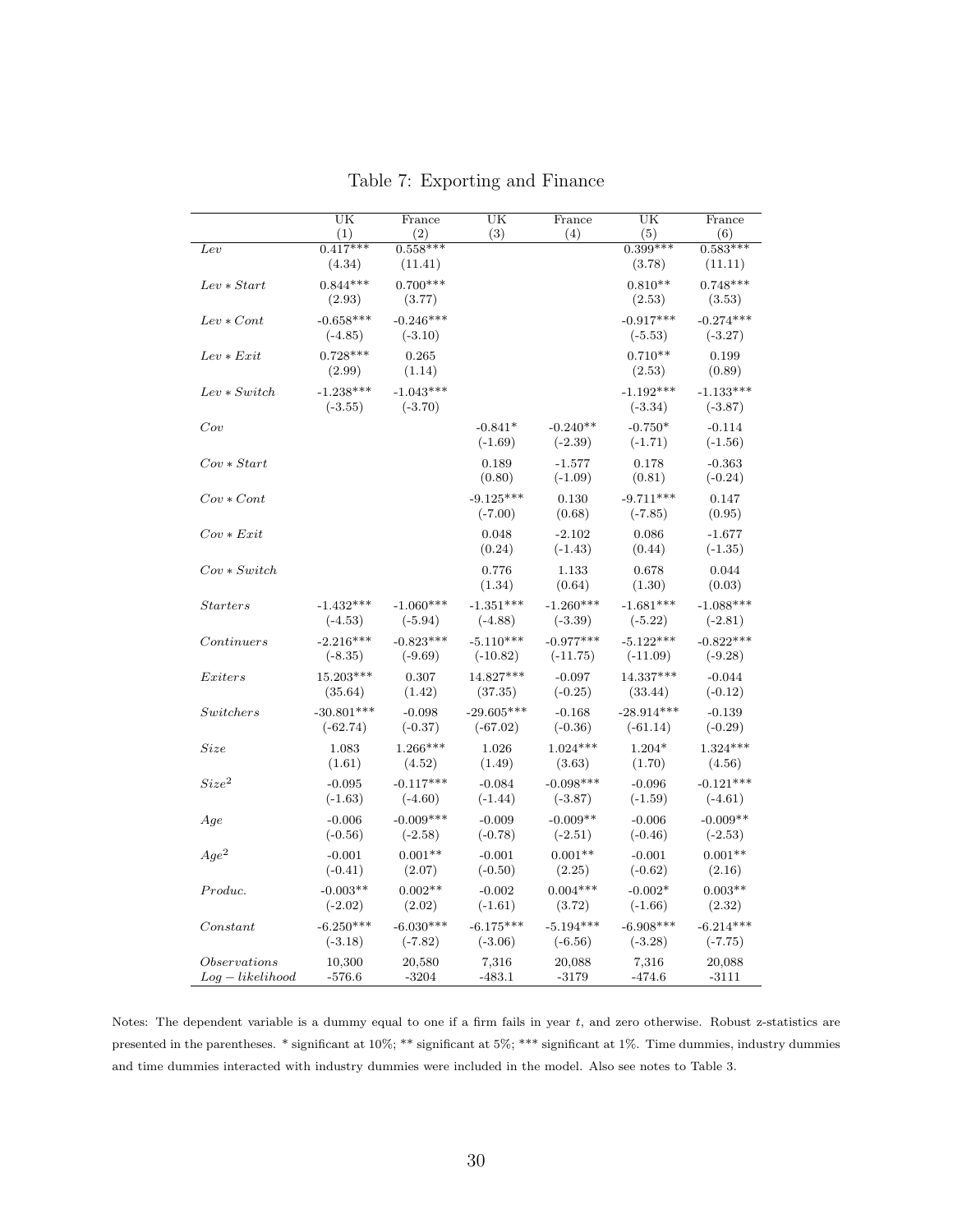|                   | UK-France | UK-France | UK-France |
|-------------------|-----------|-----------|-----------|
|                   | $(1)-(2)$ | $(3)-(4)$ | $(5)-(6)$ |
| $Len * Start$     | 0.672     |           | 0.871     |
| $Lev * Cont$      | 0.008     |           | 0.000     |
| $Lev * Erit$      | 0.167     |           | 0.152     |
| $Lev * Switch$    | 0.662     |           | 0.898     |
| $Con*Start$       |           | 0.211     | 0.723     |
| $Con * Cont$      |           | 0.000     | 0.000     |
| $Cov * Erit$      |           | 0.147     | 0.161     |
| $Cov * Switch$    |           | 0.853     | 0.684     |
| <i>Starters</i>   | 0.303     | 0.669     | 0.237     |
| <i>Continuers</i> | 0.000     | 0.000     | 0.000     |
| Exiters           | 0.000     | 0.000     | 0.000     |
| Switchers         | 0.000     | 0.000     | 0.000     |

Table 8: Test for the Equality of Coefficients Based on Results in Table 7

Notes: The p-values of a test statistic for the equality of the coefficients are presented. Also see notes to Table 3.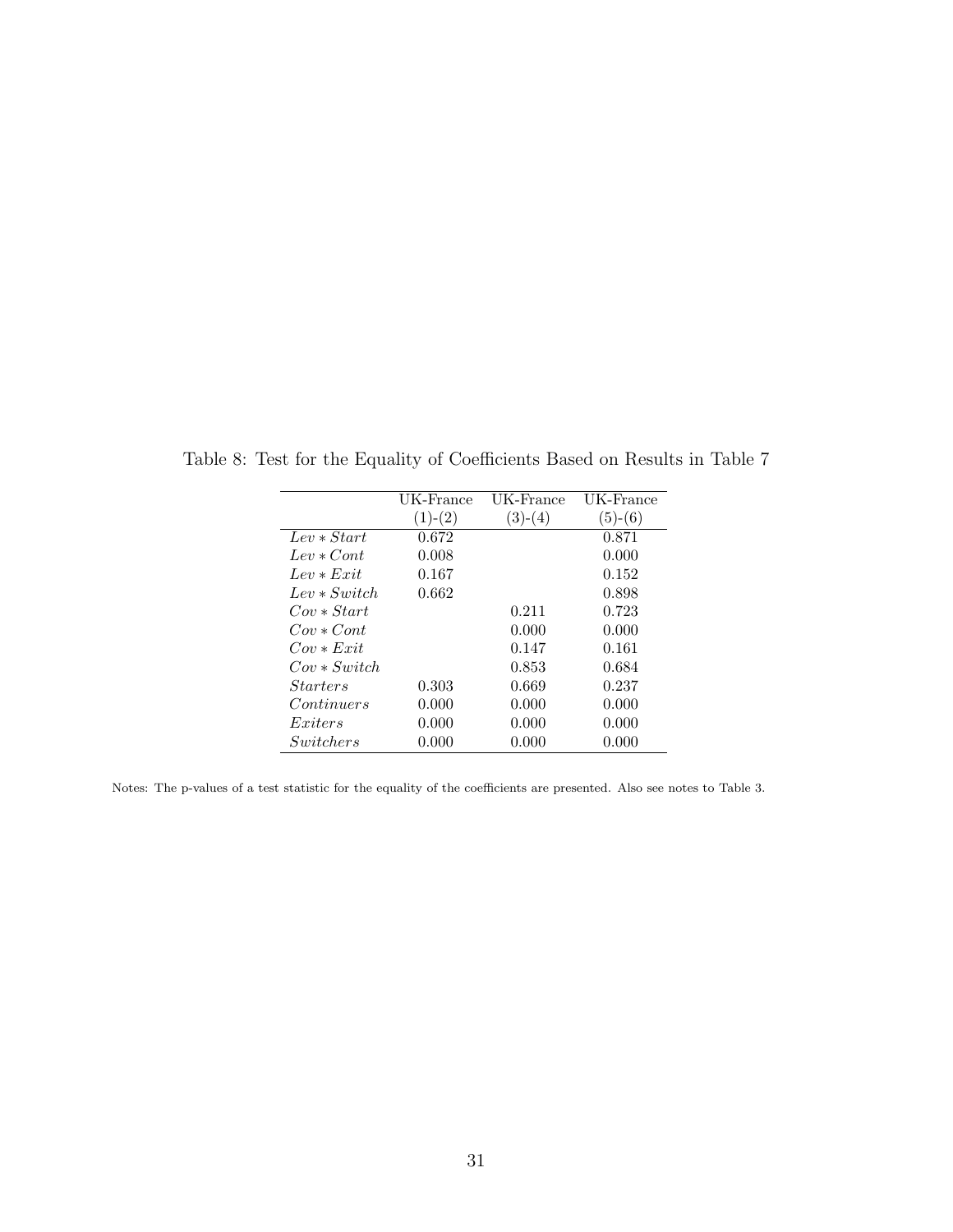|                                         | UK<br>(1)                  | France<br>(2)            | UK<br>(3)                  | France<br>(4)             | UK<br>(5)                  | France<br>(6)            | UK<br>(7)                         | France<br>(8)                      |
|-----------------------------------------|----------------------------|--------------------------|----------------------------|---------------------------|----------------------------|--------------------------|-----------------------------------|------------------------------------|
| $_{Lev}$                                | 0.129                      | $0.291***$               | $0.439***$                 | $0.454***$                | $0.425***$                 | $0.583***$               | $0.774***$                        | $0.587***$                         |
| Lev <sup>2</sup>                        | (0.67)                     | (3.42)                   | (2.99)                     | (7.95)                    | (4.04)                     | (11.11)                  | (3.11)<br>$-0.420**$<br>$(-2.55)$ | (10.13)<br>$-0.013$                |
| $Lev * Start$                           | $0.946*$<br>(1.92)         | $0.786***$<br>(3.58)     | $0.763**$<br>(2.03)        | $0.679***$<br>(3.14)      | 0.394<br>(1.00)            | $0.756***$<br>(3.52)     | $-0.011$<br>$(-0.05)$             | $(-0.38)$<br>$-0.256$<br>$(-1.40)$ |
| $Lev * Cont$                            | $-1.100***$<br>$(-6.09)$   | $-0.283***$<br>$(-3.30)$ | $-0.945***$<br>$(-5.55)$   | $-0.263***$<br>$(-3.14)$  | $-1.016***$<br>$(-5.87)$   | $-0.274***$<br>$(-3.27)$ | $-1.226***$<br>$(-4.11)$          | $-0.248***$<br>$(-3.05)$           |
| $Lev * Exit$                            | $0.723*$<br>(1.93)         | 0.242<br>(1.06)          | $0.777**$<br>(2.53)        | 0.183<br>(0.87)           | 0.464<br>(1.32)            | 0.198<br>(0.87)          | $1.192**$<br>(2.41)               | $1.127***$<br>(4.63)               |
| $Lev * Switch$                          | $-1.412***$<br>$(-2.71)$   | $-1.164***$<br>$(-3.88)$ | $-1.333***$<br>$(-3.30)$   | $-1.047***$<br>$(-3.63)$  | $-0.767*$<br>$(-1.81)$     | $-1.136***$<br>$(-3.82)$ | $-0.427$<br>$(-1.58)$             | $-0.984***$<br>$(-5.79)$           |
| Cov                                     | $-0.335$<br>$(-0.75)$      | 0.029<br>(0.32)          | $-0.800**$<br>$(-1.99)$    | $-0.214*$<br>$(-1.71)$    | $-0.776*$<br>$(-1.72)$     | $-0.114*$<br>$(-1.67)$   | $-0.638$<br>$(-1.00)$             | $-0.196*$<br>$(-1.92)$             |
| Cov <sup>2</sup>                        |                            |                          |                            |                           |                            |                          | $-0.205$<br>$(-1.05)$             | 0.009<br>(0.73)                    |
| $Cov * Start$                           | $-0.004$<br>$(-0.01)$      | $-0.725$<br>$(-0.49)$    | 0.209<br>(0.40)            | $-0.535$<br>$(-0.33)$     | $-0.163*$<br>$(-1.78)$     | $-0.313$<br>$(-0.20)$    | 1.063<br>(1.46)                   | 0.114<br>(0.89)                    |
| $Cov * Cont$                            | $-10.318***$<br>$(-5.30)$  | 0.151<br>(1.08)          | $-9.164***$<br>$(-6.76)$   | 0.088<br>(0.52)           | $-0.204***$<br>$(-4.01)$   | 0.002<br>(0.46)          | $-10.390***$<br>$(-7.82)$         | $-0.235**$<br>$(-2.43)$            |
| $Cov * Exit$                            | 0.190<br>(0.70)            | $-1.605$<br>$(-1.21)$    | 0.316<br>(0.76)            | $-1.803$<br>$(-1.41)$     | 1.006<br>(1.12)            | $-1.704$<br>$(-1.38)$    | 1.306<br>(1.46)                   | 0.109<br>(0.95)                    |
| $Cov * Switch$                          | 0.498<br>(0.71)            | 0.290<br>(0.17)          | 0.537<br>(1.03)            | 0.101<br>(0.05)           | $-0.025$<br>$(-0.04)$      | 0.018<br>(0.01)          | $-0.565$<br>$(-0.90)$             | $-0.164$<br>$(-0.54)$              |
| <i>Starters</i>                         | $-1.533***$<br>$(-5.13)$   | $-1.227***$<br>$(-3.20)$ | $-1.583***$<br>$(-5.59)$   | $-1.095***$<br>$(-2.69)$  | $-1.682***$<br>$(-5.20)$   | $-1.065***$<br>$(-2.63)$ | $-1.941***$<br>$(-4.32)$          | $-0.898*$<br>$(-1.81)$             |
| Continuous                              | $-5.299***$<br>$(-8.56)$   | $-0.828***$<br>$(-9.07)$ | $-4.959***$<br>$(-10.63)$  | $-0.785***$<br>$(-8.77)$  | $-2.266***$<br>$(-2.90)$   | $-0.855***$<br>$(-7.27)$ | $-3.037***$<br>$(-11.18)$         | $-0.771$<br>$(-0.64)$              |
| Exiters                                 | 14.172***<br>(29.40)       | $-0.120$<br>$(-0.31)$    | 14.421***<br>(33.90)       | $-0.016$<br>$(-0.04)$     | 16.789***<br>(28.06)       | $-0.046$<br>$(-0.12)$    | $4.168***$<br>(19.90)             | $-0.299$<br>$(-0.35)$              |
| Switchers                               | $-28.213***$<br>$(-45.55)$ | $-0.006$<br>$(-0.01)$    | $-28.993***$<br>$(-59.27)$ | $-0.195$<br>$(-0.40)$     | $-31.497***$<br>$(-38.46)$ | $-0.094$<br>$(-0.19)$    | $-8.386***$<br>$(-31.42)$         | 0.345<br>(0.33)                    |
| $Size * Lev$                            | $0.078*$<br>(1.96)         | $0.057***$<br>(4.44)     |                            |                           |                            |                          |                                   |                                    |
| $Size*Cov$                              | $-0.050$<br>$(-1.23)$      | $-0.025$<br>$(-1.38)$    |                            |                           |                            |                          |                                   |                                    |
| Subsidiaries                            |                            |                          | $-1.142***$<br>$(-3.74)$   | $-1.442***$<br>$(-14.42)$ |                            |                          |                                   |                                    |
| Foreign Owned                           |                            |                          | $0.627***$<br>(2.66)       | $-0.430***$<br>$(-4.07)$  |                            |                          |                                   |                                    |
| Capital Intensity                       |                            |                          | $-0.072$<br>$(-0.99)$      | $-0.143***$<br>$(-2.85)$  |                            |                          |                                   |                                    |
| $Lev * Subsid.$                         |                            |                          | $0.377**$<br>(2.12)        | $0.214**$<br>(2.46)       |                            |                          |                                   |                                    |
| $Lev * For. Own.$                       |                            |                          | $-0.472**$<br>$(-2.32)$    | 0.044<br>(0.45)           |                            |                          |                                   |                                    |
| $Cov * Subsid.$                         |                            |                          | $-0.175$<br>$(-0.28)$      | 0.205<br>(1.62)           |                            |                          |                                   |                                    |
| $Cov * For. Own.$                       |                            |                          | 0.224<br>(0.63)            | 0.177<br>(1.54)           |                            |                          |                                   |                                    |
| $Aqe*Start$                             |                            |                          |                            |                           | $-0.259***$<br>$(-5.47)$   | $-0.000$<br>$(-0.04)$    |                                   |                                    |
| $Age*Cont$                              |                            |                          |                            |                           | $-0.204***$<br>$(-4.19)$   | 0.002<br>(0.47)          |                                   |                                    |
| $Age*Exit$                              |                            |                          |                            |                           | $-0.236***$<br>$(-5.20)$   | 0.000<br>(0.03)          |                                   |                                    |
| $Age*Switch$                            |                            |                          |                            |                           | $0.262***$<br>(5.45)       | $-0.003$<br>$(-0.29)$    |                                   |                                    |
| <i>Observations</i><br>$Log-likelihood$ | 5,079<br>$-289.7$          | 19,211<br>$-2891$        | 7,316<br>$-459.7$          | 20,092<br>$-2951$         | 7,316<br>$-455.0$          | 20,088<br>$-3110$        | 7,316<br>$-470.6$                 | 21,274<br>$-3313$                  |

### Table 9: Robustness-Additional Control Variables

Notes: The dependent variable is a dummy equal to one if a firm fails in year t, and zero otherwise. Robust z-statistics are presented in the parentheses. \* significant at 10%; \*\* significant at 5%; \*\*\* significant at 1%. Time dummies, industry dummies and time dummies interacted with industry dummies were included in the model. Columns 1-2 present additional interactions for leverage and coverage with size. Columns 3-4 include the foreign ownership and the group dummies and their interactions with leverage and coverage. Columns 5-6 present interactions with the age variable and columns 7-8 include the squared terms for leverage and coverage. Also see notes to Table 3.  $32$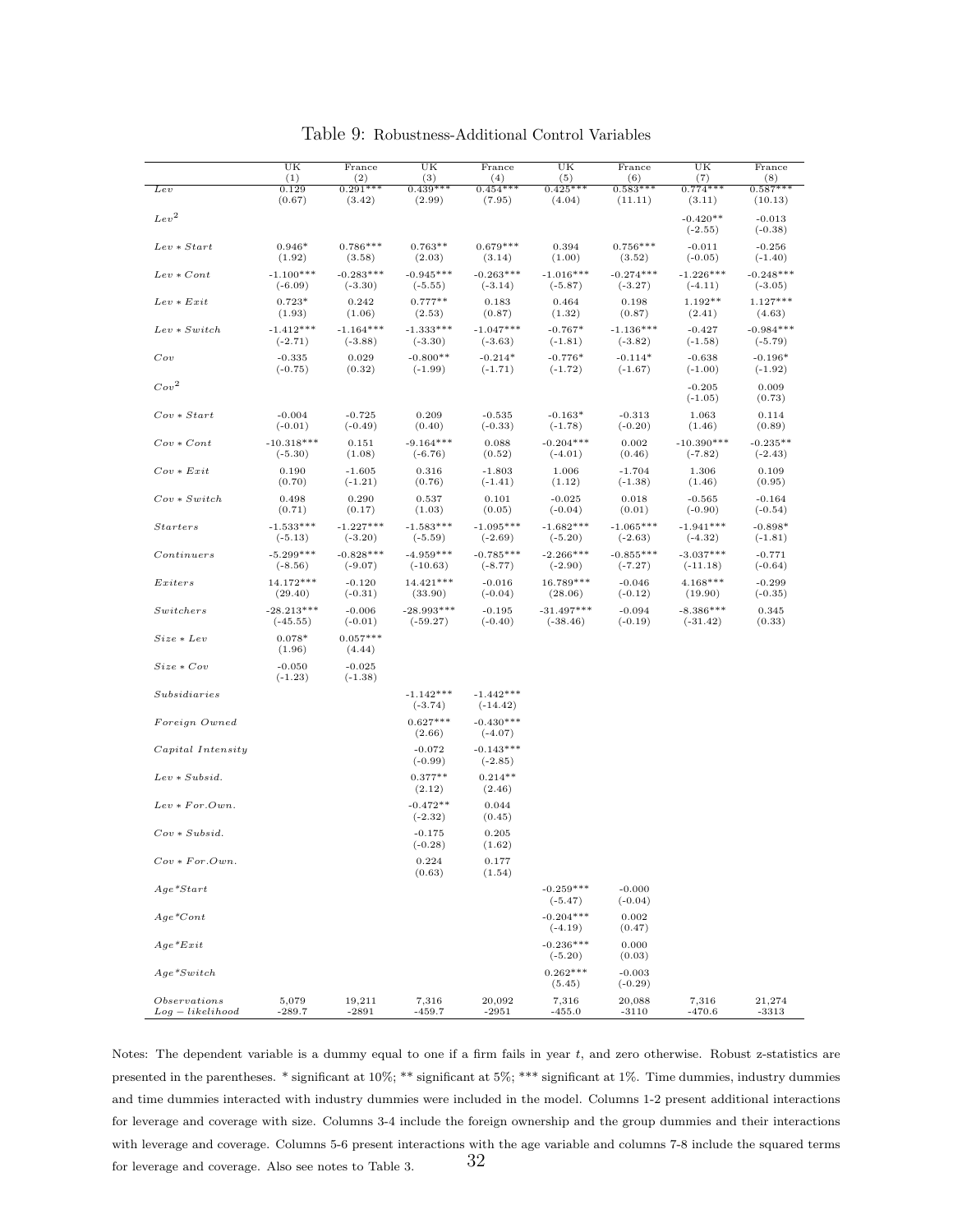|                             | UK<br>(1)                | France<br>(2)            |
|-----------------------------|--------------------------|--------------------------|
| $_{Lev}$                    | $0.399***$               | $0.583***$               |
|                             | (3.75)                   | (11.12)                  |
| $Lev * Start * High$        | $1.247**$                | $1.072***$               |
|                             | (2.37)                   | (5.21)                   |
| $Lev * Start * (1 - High)$  | $-0.386$                 | $-0.088$                 |
|                             | $(-1.45)$                | $(-0.14)$                |
| $Lev * Cont * High$         | $-1.045***$              | $-0.300**$               |
|                             | $(-4.96)$                | $(-2.31)$                |
| $Lev * Cont * (1 - High)$   | $-0.783***$              | $-0.254***$              |
|                             | $(-5.85)$                | $(-2.66)$                |
| $Lev * Exit * High$         | $1.095***$               | 0.024                    |
|                             | (3.37)                   | (0.08)                   |
|                             |                          |                          |
| $Lev * Ext * (1 - High)$    | $-0.466**$               | 0.352<br>(1.17)          |
|                             | $(-2.30)$                |                          |
| $Lev * Switch * High$       | $-1.676***$              | $-0.297$                 |
|                             | $(-3.13)$                | $(-0.44)$                |
| $Lev * Switch * (1 - High)$ | 0.033                    | $-1.466***$              |
|                             | (0.11)                   | $(-4.36)$                |
| $_{Cov}$                    | $-0.749$                 | $-0.107$                 |
|                             | $(-1.60)$                | $(-1.50)$                |
| $Cov * Start * High$        | 0.143                    | $-3.478$                 |
|                             | (0.18)                   | $(-1.26)$                |
| $Cov * Start * (1 - High)$  | 0.079                    | 1.199                    |
|                             | (0.36)                   | (0.88)                   |
| $Cov * Cont * High$         | $-10.434***$             | $-0.336***$              |
|                             | $(-8.02)$                | $(-2.93)$                |
| $Cov * Cont * (1 - High)$   | $-5.977*$                | $-0.280$                 |
|                             | $(-1.84)$                | $(-0.52)$                |
| $Cov * Ext * High$          | 0.285                    | $-3.942***$              |
|                             | (0.83)                   | $(-2.71)$                |
| $Cov * Ext * (1 - High)$    | $-0.022$                 | $-0.217$                 |
|                             | $(-0.11)$                | $(-0.15)$                |
| $Cov * Switch * High$       | 0.536                    | 3.867                    |
|                             | (0.66)                   | (1.32)                   |
| $Cov * Switch * (1 - High)$ | 0.799                    | $-1.992$                 |
|                             | (1.48)                   | $(-1.17)$                |
|                             |                          | $0.398**$                |
| High                        | 0.021<br>(0.07)          | (2.22)                   |
|                             |                          |                          |
| <b>Starters</b>             | $-1.778***$<br>$(-4.25)$ | $-0.987***$<br>$(-2.75)$ |
|                             |                          |                          |
| Continuous                  | $-4.774***$<br>$(-8.41)$ | $-0.872***$              |
|                             |                          | $(-7.83)$                |
| Exters                      | 13.948***                | $-0.015$                 |
|                             | (34.35)                  | $(-0.04)$                |
| Switchers                   | $-28.186***$             | $-0.270$                 |
|                             | $(-60.90)$               | $(-0.59)$                |
| Observations                | 7,316                    | 20,088                   |
| $Log-likelihood$            | -471.3                   | $-3097$                  |

Table 10: Robustness- External Finance Dependence

Notes: The dependent variable is a dummy equal to one if a firm fails in year t, and zero otherwise. Robust z-statistics are presented in the parentheses. \* significant at 10%; \*\* significant at 5%; \*\*\* significant at 1%. Time dummies, industry dummies and time dummies interacted with industry dummies were included in the model. The dummy  $High$  is equal to one if the firm is operating in one of the following industries: Electric machinery; machinery and equipment; glass and products; drugs; petroleum and coal products, and zero otherwise. Also see notes to Table 3.<br>
petroleum and coal products, and zero otherwise. Also see notes to Table 3.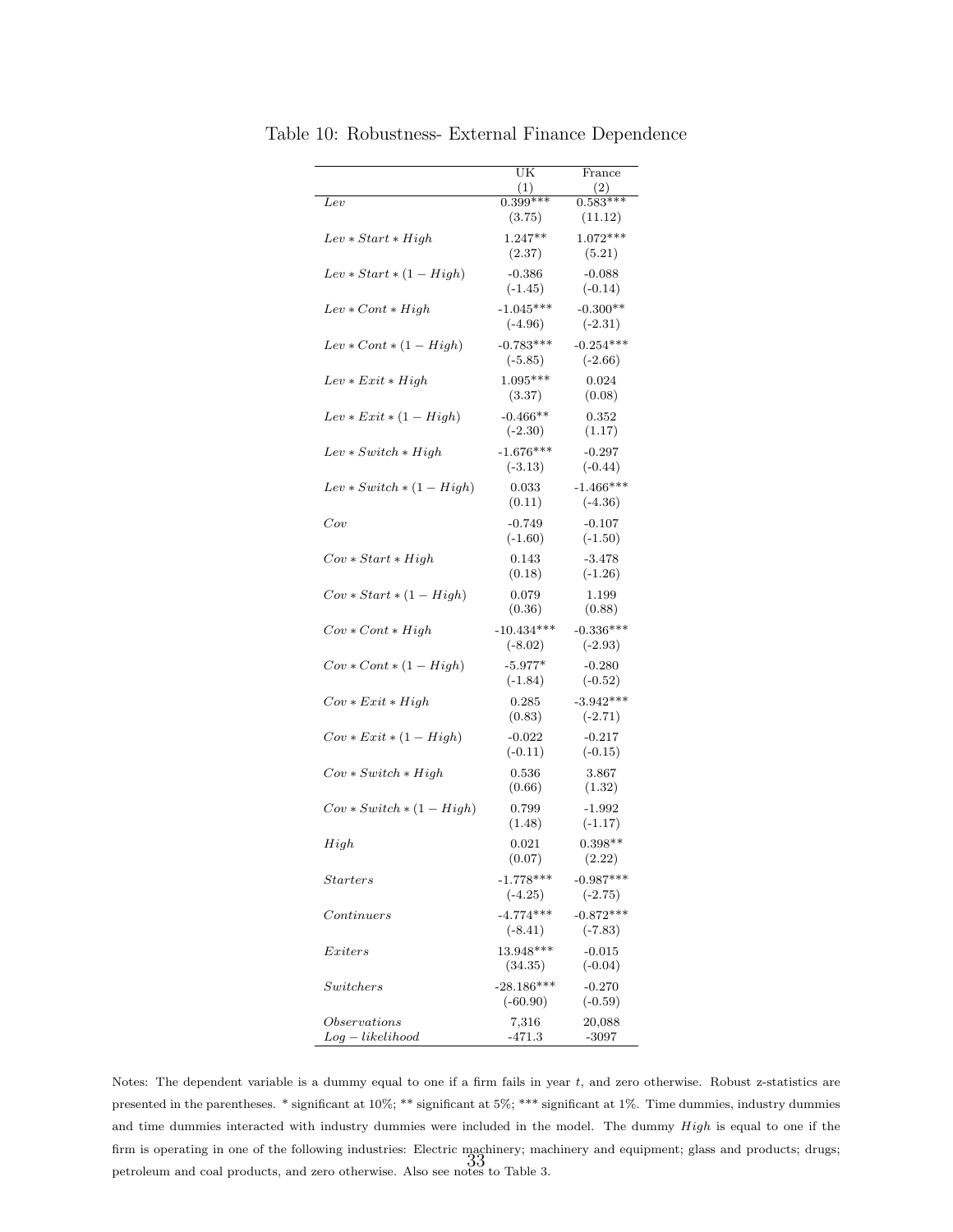|                  | UK           | France      |
|------------------|--------------|-------------|
|                  | (1)          | (2)         |
| Cf               | $-0.209**$   | $-0.629***$ |
|                  | $(-2.56)$    | $(-4.57)$   |
| $Cf * Start$     | $-2.384*$    | $-0.376**$  |
|                  | $(-1.89)$    | $(-2.22)$   |
| $Cf * Cont$      | $-0.708***$  | $-0.303*$   |
|                  | $(-4.16)$    | $(-1.67)$   |
| $Cf * Ext$       | 0.154        | 0.047       |
|                  | (0.68)       | (0.06)      |
| $Cf * Switch$    | $-1.299$     | 0.581       |
|                  | $(-1.14)$    | (0.75)      |
| Fixed            | $-0.237$     | $-0.385**$  |
|                  | $(-0.90)$    | $(-2.13)$   |
| $Fixed*Start$    | $-0.369$     | 0.052       |
|                  | $(-0.39)$    | (0.48)      |
| $Fixed * Cont$   | $-1.552**$   | 0.204       |
|                  | $(-2.14)$    | (0.92)      |
| $Fixed*Exit$     | $-0.809$     | 1.157       |
|                  | $(-0.64)$    | (1.22)      |
| $Fixed * Switch$ | 1.465        | $-0.623$    |
|                  | (1.64)       | $(-0.65)$   |
| $\:$             | $-1.017***$  | $-0.896***$ |
|                  | $(-5.35)$    | $(-5.10)$   |
| Continuous       | $-2.546***$  | $-0.878***$ |
|                  | $(-5.72)$    | $(-9.38)$   |
| Exters           | $14.989***$  | $0.527**$   |
|                  | (29.13)      | (2.03)      |
| Switchers        | $-30.411***$ | $-0.447$    |
|                  | $(-54.84)$   | $(-1.48)$   |
| Observations     | 9,123        | 20,413      |
| $Log-likelihood$ | $-458.7$     | $-3213$     |

Table 11: Exporting and Finance, Alternative Financial Variables

Notes: The dependent variable is a dummy equal to one if a firm fails in year  $t$ , and zero otherwise. Robust z-statistics are presented in the parentheses. \* significant at 10%; \*\* significant at 5%; \*\*\* significant at 1%. Time dummies, industry dummies and time dummies interacted with industry dummies were included in the model. Cf denotes the cash flow which is the sum of after tax profit and depreciation and  $Fixed$  is the fixed assets variable. Also see notes to Table 3.